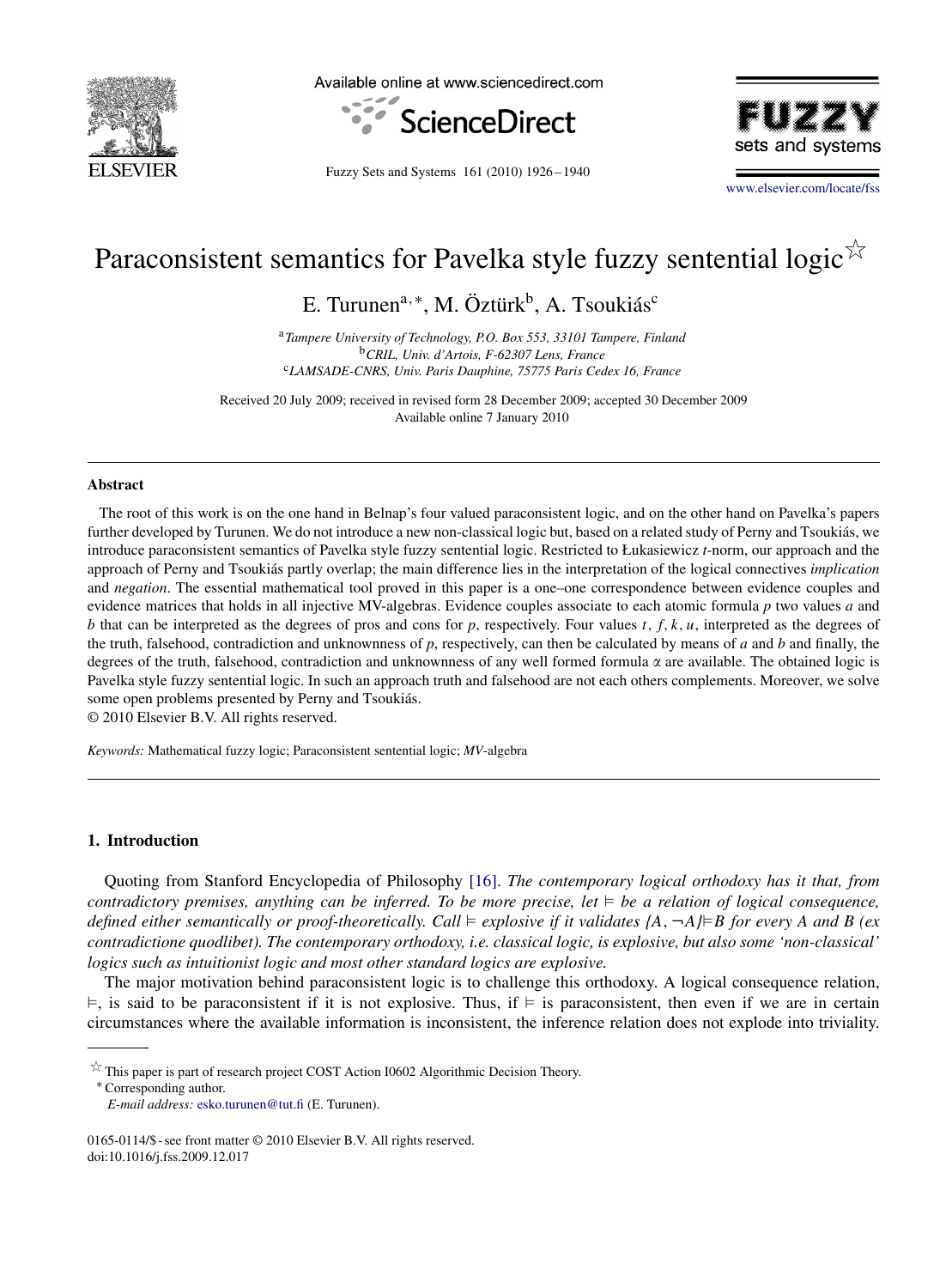Thus, paraconsistent logic accommodates inconsistency in a sensible manner that treats inconsistent information as informative.

In Belnap's paraconsistent logic [\[2\],](#page-14-1) four possible values associated with atomic formulas  $\alpha$  are interpreted as <code>told</code> only True,told only False,both told True and told Falseand neither told True nor told False, respectively. However, we call them for simplicity true, false, contradictory and unknown: if there is evidence for  $\alpha$  and no evidence against  $\alpha$ , then  $\alpha$  obtains the value true and if there is no evidence for  $\alpha$ and evidence against  $\alpha$ , then  $\alpha$  obtains the value  $\text{false}$ . A value contradictory corresponds to a situation where there is simultaneously evidence for  $\alpha$  and against  $\alpha$  and, finally,  $\alpha$  is labeled by value unknown if there is no evidence for  $\alpha$  nor evidence against  $\alpha$ . More formally, the values are associated with ordered couples  $T = \{1, 0\}$ ,  $F = \{0, 1\}$ ,  $K = \langle 1, 1 \rangle$  and  $U = \langle 0, 0 \rangle$ , respectively.

In [\[19\]](#page-14-2) Tsoukiás introduced a first order extension of Belnap's logic (named DDT) most importantly because the corresponding algebra of Belnap's original logic is not a Boolean algebra, while the extension is. Indeed, in that paper it was introduced and defined the missing connectives in order to obtain a Boolean algebra. Moreover, it was explained why we get such a structure. Among others it was shown that negation, which was reintroduced in [\[19\]](#page-14-2) in order to recover some well known tautologies in reasoning, is not a complementation.

In [\[14](#page-14-3)[,11\],](#page-14-4) a continuous valued extension of DDT logic was studied. The authors imposed reasonable conditions this continuous valued extension should obey and, after a careful analysis, they came to the conclusion that the graded values are to be computed via

$$
t(\alpha) = \min\{a, 1 - b\},\tag{1}
$$

$$
k(\alpha) = \max\{a + b - 1, 0\},\tag{2}
$$

$$
u(x) = \max\{1 - a - b, 0\},\tag{3}
$$

$$
f(\alpha) = \min\{1 - a, b\},\tag{4}
$$

where an ordered couple  $\langle a, b \rangle$ , called *evidence couple*, is given. The intuitive meaning of *a* and *b* is the degree of evidence for a statement  $\alpha$  and against  $\alpha$ , respectively. Moreover, the set of  $2 \times 2$  *evidence matrices* of a form

$$
\begin{bmatrix} f(\alpha) & k(\alpha) \\ u(\alpha) & t(\alpha) \end{bmatrix}
$$

is denoted by *M*. The values  $f(x)$ ,  $k(x)$ ,  $u(x)$  and  $t(x)$  are values on the real unit interval [0, 1] such that  $f(x) + k(x) +$  $u(\alpha) + t(\alpha) = 1$ . Their intuitive meaning is  $f(\alpha) = \text{falsehood}, k(\alpha) = \text{contradictory}, u(\alpha) = \text{unknown}$  and  $t(\alpha) = \text{truth}$ of the statement  $\alpha$ . One of the most important features of paraconsistent logic is that truth and falsehood are not each others complements.

In [\[14\]](#page-14-3) it is shown how such a fuzzy version of Belnap's logic can be applied in preference modeling. In [\[22\]](#page-14-5) we show how paraconsistency is related to data mining. However, in [\[14\]](#page-14-3) the authors listed some open problems and future work including:

- a missing complete truth calculus for logics conceived as fuzzy extensions of four valued paraconsistent logics;
- a more thorough investigation of valued sets and valued relations (when the valuation domain is *M*) and their potential use in the context of preference modeling.

In this paper we accept the challenge to answer some of these questions. We show that, instead of a Boolean structure, the valuation domain *M* should be equipped with a more general algebraic structure called injective MV-algebra. The standard Łukasiewicz structure is an example of an injective MV-algebra. This associates fuzzy extensions of four valued paraconsistent logics with Pavelka style fuzzy sentential logic [\[13\],](#page-14-6) called *fuzzy logic with evaluated syntax* in [\[10\]](#page-14-7) as syntax in this logic is also generalized so that axioms can be not fully true and, therefore, giving rise to concepts such as*fuzzy set of axioms*, *provability degree*, *degree of theoremhood* and *evaluated proof*. As a consequence a complete truth calculus is obtained. Indeed, our basic observation is that the algebraic operations in [\(1\)](#page-0-0)–[\(4\)](#page-0-0) are expressible only by the Łukasiewicz *t*-norm and the corresponding residuum, i.e. in the standard Łukasiewicz structure. This fact was implicitly shown in the analysis done in [\[14](#page-14-3)[,11\].](#page-14-4) Thus, if we would start with some other *t*-norm conjunction and an involutive negation then the reasonable conditions a continuous valued extension of paraconsistent logic should obey would cease to hold.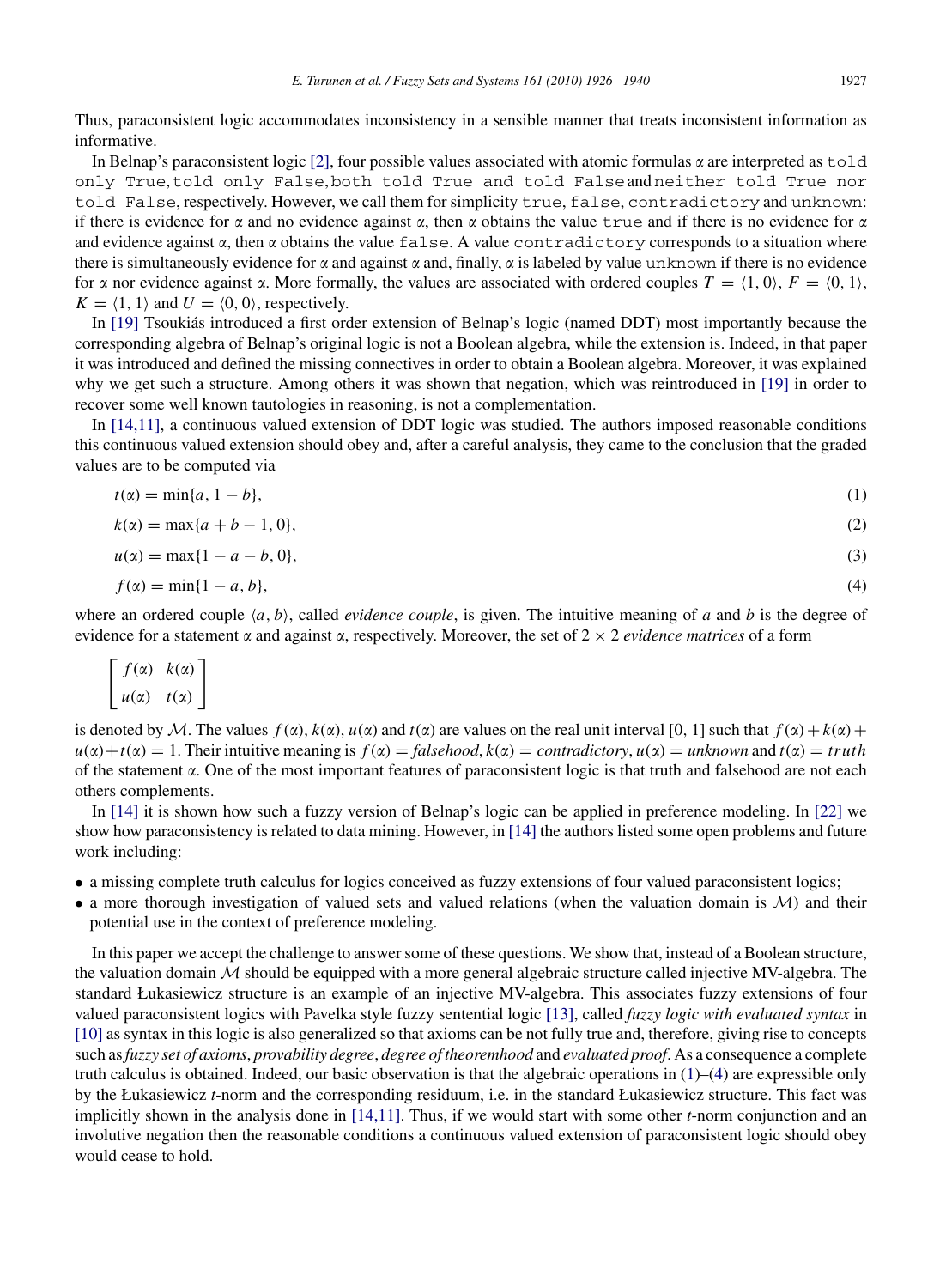Pavelka's ideas were extended to interval [0, 1]-valued first order fuzzy logic with evaluated syntax by Novák, for a complete discourse, see [\[10\].](#page-14-7) Turunen generalized Pavelka's ideas to another direction by introducing a Pavelka style fuzzy sentential logic with truth values in an injective MV-algebra, thus generalizing [0, 1]-valued logic. Indeed, in [\[20\]](#page-14-8) it is proved that Pavelka style fuzzy sentential logic is a complete logic in a sense that if the truth value set *L* forms an injective MV-algebra **L**, then the set of *a*-tautologies and the set of *a*-provable formulae coincide for all  $a \in L$ . For a complete description, see the textbook [\[21, Chapter 3\].](#page-14-9) However, such a completeness theorem of a general injective MV-algebra valued *first order* logic is an open problem.

We therefore consider the problem that, given a set (of evidence values) which is an injective MV-algebra, is it possible to transfer an injective MV-structure to the set *M*, too. The answer turns out to be affirmative, consequently, the corresponding paraconsistent sentential logic is Pavelka style fuzzy logic with new semantics. Thus, a rich semantics and syntax is available. For example, Łukasiewicz tautologies as well as Intuitionistic tautologies can be expressed in the framework of this logic. This follows by the fact that we have two sorts of logical connectives conjunction, disjunction, implication and negation interpreted either by the monoidal operations  $\bigodot$ ,  $\bigoplus$ ,  $\longrightarrow$ ,\* or by the lattice operations  $\wedge$ ,  $\vee$ ,  $\Rightarrow$ ,  $\star$ , respectively (however, neither  $\star$  nor  $*$  is a lattice complementation). Besides, there are many other logical connectives available.

For other studies related to Belnap's logic we mention the following. Arieli and Avron [\[1\]](#page-14-10) developed a logical system based on a class of bilattices (cf. [\[5\]\)](#page-14-11), called logical bilattices, and provided a Gentzen-style calculus for it. This logic is, in essence, an extension of Belnap's four-valued logic to the standard language of bilattices, but differs from it for some interesting properties. However, our approach differs from that of Arieli and Avron [\[1\].](#page-14-10) Other studies on Belnap's logic are investigated by Shramko and Wansing [\[17](#page-14-12)[,18\],](#page-14-13) Rivieccio [\[15\]](#page-14-14) and Odintsov [\[12\].](#page-14-15) In Odintsov's paper functions corresponding to  $f(x)$ ,  $k(x)$ ,  $u(x)$ ,  $t(x)$  are functions from Belnap's four values into the set of classical truth values.

Recently Dubois [\[4\]](#page-14-16) published a critical study on Belnap's approach. According to Dubois, the main difficulty lies in the confusion between truth-values and information states. We emphasize that we study paraconsistent logic from a purely formal point of view without any deeper philosophical interpretation. Possible applications of our approach are discussed at the end of the paper.

# <span id="page-2-0"></span>**2. Algebraic preliminaries**

We start by recalling some basic definitions and properties of MV-algebras; all detail can be found in [\[9](#page-14-17)[,21\].](#page-14-9) We also prove some new results that we will utilize later. An *MV-algebra*  $\mathbf{L} = \langle L, \oplus,^*, \mathbf{0} \rangle$  is a structure such that  $\langle L, \oplus, \mathbf{0} \rangle$  is a commutative monoid, i.e.

$$
x \oplus y = y \oplus x,\tag{5}
$$

$$
x \oplus (y \oplus z) = (x \oplus y) \oplus z,\tag{6}
$$

$$
x \oplus \mathbf{0} = x \tag{7}
$$

holds for all elements *x*,  $y, z \in L$  and, moreover,

$$
x^{**} = x,\tag{8}
$$

$$
x \oplus \mathbf{0}^* = \mathbf{0}^*,\tag{9}
$$

$$
(x^* \oplus y)^* \oplus y = (y^* \oplus x)^* \oplus x. \tag{10}
$$

Denote  $x \odot y = (x^* \oplus y^*)^*$  and  $\mathbf{1} = \mathbf{0}^*$ . Then  $\langle L, \odot, \mathbf{1} \rangle$  is another commutative monoid and hence

$$
x \odot y = y \odot x,\tag{11}
$$

$$
x \odot (y \odot z) = (x \odot y) \odot z,\tag{12}
$$

<span id="page-2-1"></span>
$$
x \odot \mathbf{1} = x \tag{13}
$$

holds for all elements *x*, *y*, *z*  $\in$  *L*. It is obvious that  $x \oplus y = (x^* \odot y^*)^*$ , thus the triple  $\langle \oplus, ^*, \odot \rangle$  satisfies De Morgan laws. A partial order on the set *L* is introduced by

$$
x \le y \text{ iff } x^* \oplus y = 1 \text{ iff } x \odot y^* = 0. \tag{14}
$$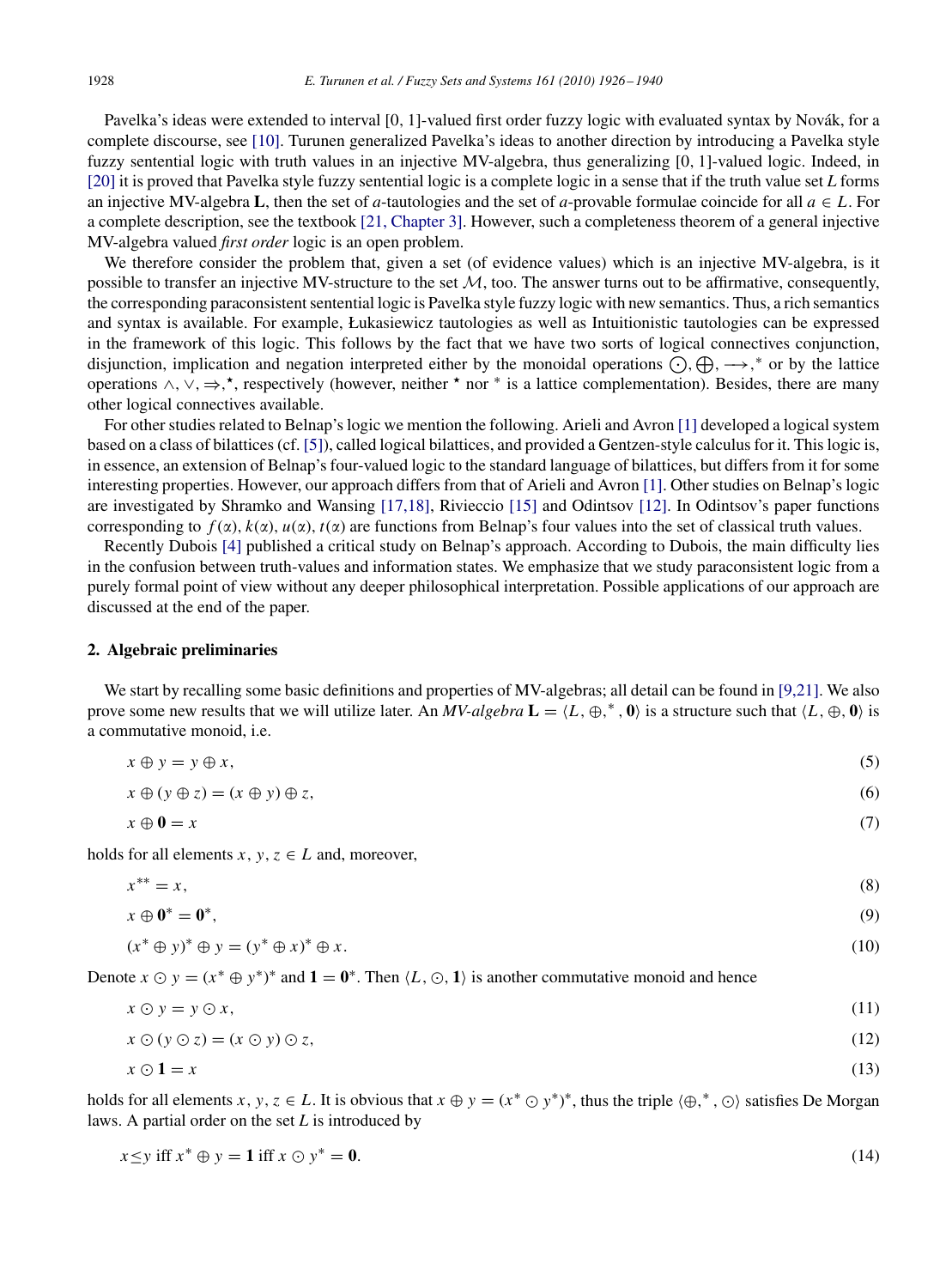By setting

$$
x \lor y = (x^* \oplus y)^* \oplus y,\tag{15}
$$

$$
x \wedge y = (x^* \vee y^*)^* [ = (x^* \odot y)^* \odot y]
$$
 (16)

for all *x*, *y*, *z*  $\in$  *L* the structure  $\langle L, \wedge, \vee \rangle$  is a lattice. Moreover,  $x \vee y = (x^* \wedge y^*)^*$  holds and therefore the triple ∧, <sup>∗</sup> , ∨, too, satisfies the De Morgan laws. However, the unary operation <sup>∗</sup> called *complementation* is not a lattice complementation. By stipulating

$$
x \to y = x^* \oplus y \tag{17}
$$

the structure  $\langle L, \leq \wedge, \vee, \odot, \rightarrow, \mathbf{0}, \mathbf{1} \rangle$  is a residuated lattice with the bottom and top elements **0**, **1**, respectively. In particular, a residuation

<span id="page-3-0"></span>
$$
x \odot y \le z \text{ iff } x \le y \to z \tag{18}
$$

holds for all  $x, y, z \in L$ . The couple  $\langle \odot, \rightarrow \rangle$  is an *adjoint couple*. Notice that the lattice operations on *L* can be expressed also via

$$
x \lor y = (x \to y) \to y,\tag{19}
$$

$$
x \wedge y = x \odot (x \to y). \tag{20}
$$

The standard example of an MV-algebra is the *standard Łukasiewicz structure L*; the underlying set is the real unit interval [0, 1] equipped with the usual order and, for each  $x, y \in [0, 1]$ ,

$$
x \oplus y = \min\{x + y, 1\},\tag{21}
$$

$$
x^* = 1 - x.\tag{22}
$$

Moreover,

$$
x \odot y = \max\{0, x + y - 1\},\tag{23}
$$

$$
x \lor y = \max\{x, y\},\tag{24}
$$

$$
x \wedge y = \min\{x, y\},\tag{25}
$$

$$
x \to y = \min\{1, 1 - x + y\},\tag{26}
$$

$$
x \odot y^* = \max\{x - y, 0\}.\tag{27}
$$

For any natural number  $m \ge 2$ , a finite chain  $0 < 1/m < \cdots < (m-1)/m < 1$  can be equipped with MV-algebra operations by defining  $n/m \oplus k/m = \min\{(n+k)/m, 1\}$  and  $(n/m)^* = (m - n)/m$ . Finally, a structure  $\mathcal{L} \cap \mathbf{Q}$  with the Łukasiewicz operations is an example of a countable MV-algebra called *rational Łukasiewicz structure*. All these examples are linear MV-algebras, i.e. the corresponding order is a total order. Moreover, they are MV-subalgebras of the structure  $\mathcal L$ . A Boolean algebra is an MV-algebra such that the monoidal operations  $\oplus$ ,  $\odot$  and the lattice operations ∨, ∧ coincide, respectively.

An MV-algebra **L** is called *complete* if  $\bigvee \{a_i | i \in \Gamma\}$ ,  $\bigwedge \{a_i | i \in \Gamma\} \in L$  for any subset  $\{a_i : i \in \Gamma\} \subseteq L$ . Complete MV-algebras are infinitely distributive, that is, they satisfy

$$
x \wedge \bigvee_{i \in \Gamma} y_i = \bigvee_{i \in \Gamma} (x \wedge y_i), \quad x \vee \bigwedge_{i \in \Gamma} y_i = \bigwedge_{i \in \Gamma} (x \vee y_i), \tag{28}
$$

for any  $x \in L$ ,  $\{y_i | i \in \Gamma\} \subseteq L$ . Thus, in a complete MV-algebra we can define another adjoint couple  $\langle \wedge, \Rightarrow \rangle$ , where the operation  $\Rightarrow$  is defined via

$$
x \Rightarrow y = \bigvee \{z | x \land z \le y\}.\tag{29}
$$

In particular,  $x^* = x \Rightarrow 0$  defines another complementation (called *weak complementation*) in complete MV-algebras. However, weak complementation needs not to be lattice complementation. A *Heyting algebra H* is a bounded lattice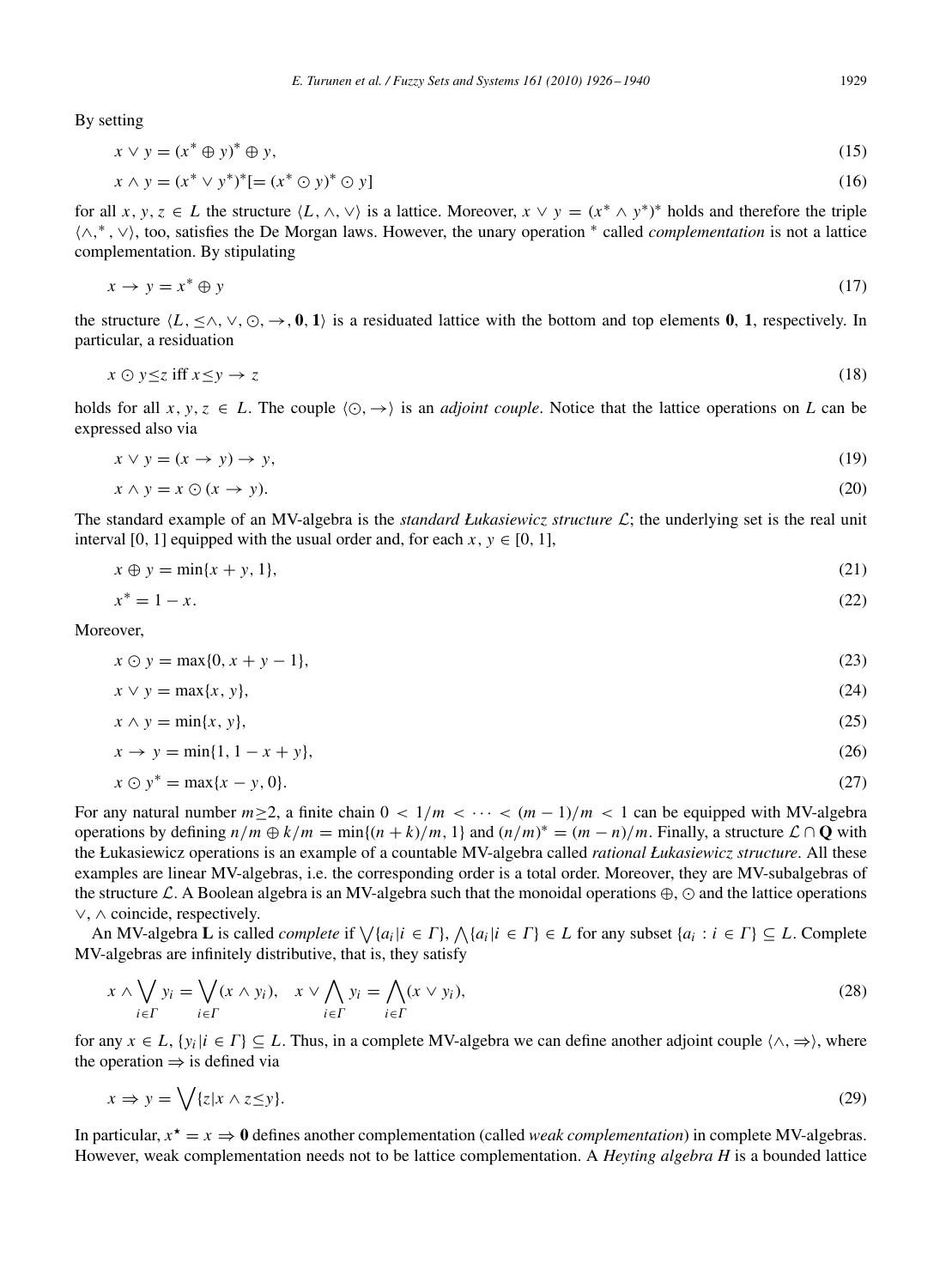such that for all  $a, b \in H$  there is a greatest element *x* in *H* such that  $a \wedge x \leq b$ . Thus, to any complete MV-algebra  $\langle L, \oplus, ^*, \mathbf{0} \rangle$  there is an associated Heyting algebra  $\langle L, \wedge, ^*, \mathbf{0}, \mathbf{1} \rangle$  with an adjoint couple  $\langle \wedge, \Rightarrow \rangle$ . The Łukasiewicz structure and all finite MV-algebras are complete as well as the direct product of complete MV-algebras is a complete MV-algebra. However, the rational Łukasiewicz structure is not complete.

A fundamental fact demonstrated by Chang (cf. [\[3\]\)](#page-14-18) is that the standard Łukasiewicz structure generates as a quasivariety the class of all MV algebras. Thus, to prove that a quasi-equation holds in *all* MV-algebras, it is enough to show that it holds in the standard Łukasiewicz structure  $\mathcal{L}$ . This fact is used in proving the following three propositions.

**Proposition 1.** *In an MV-algebra* **L** *the following holds for all*  $x, y \in L$ *:* 

<span id="page-4-0"></span>
$$
(x \odot y) \wedge (x^* \odot y^*) = \mathbf{0},\tag{30}
$$

 $(x^* \land y) \oplus (x \odot y) \oplus (x^* \odot y^*) \oplus (x \land y^*) = 1.$  (31)

**Proof.** Consider the Łukasiewicz structure *L*. Let *x*,  $y \in [0, 1]$ . If  $x \odot y > 0$  then  $x + y - 1 > 0$ , thus  $1 - x - y < 0$ , hence  $(1 - x) + (1 - y) - 1 < 0$  and therefore  $x^* \odot y^* = 0$ , so [\(30\)](#page-4-0) holds in *L* and, consequently in all MV-algebras. To show that [\(31\)](#page-4-0) holds in *L*, assume first that  $x \odot y = 0$ . Then, by residuation [\(18\)](#page-3-0),  $x \le y^*$ ,  $y \le x^*$  and

$$
(x^* \wedge y) \oplus (x \odot y) \oplus (x^* \odot y^*) \oplus (x \wedge y^*) = y \oplus 0 \oplus (x \oplus y)^* \oplus x = 1.
$$

Similarly, if  $x^* \odot y^* = 0$  then  $x^* \leq y$ ,  $y^* \leq x$  and

$$
(x^* \wedge y) \oplus (x \odot y) \oplus (x^* \odot y^*) \oplus (x \wedge y^*) = x^* \oplus (x^* \oplus y^*)^* \oplus 0 \oplus y^* = 1.
$$

<span id="page-4-1"></span>The proof is complete.  $\Box$ 

**Proposition 2.** *Assume x*, *y*, *a*, *b are elements of an MV-algebra* **L** *such that the following system of equations holds*:

(A)  

$$
\begin{cases} x^* \wedge y = a^* \wedge b, \\ x \odot y = a \odot b, \\ x^* \odot y^* = a^* \odot b^*, \\ x \wedge y^* = a \wedge b^*. \end{cases}
$$

*Then*  $x = a$  *and*  $y = b$ .

<span id="page-4-2"></span>**Proof.** Since the standard MV-algebra  $\mathcal L$  generates the variety of MV-algebras as a quasi-variety, it is enough to show that Proposition [2](#page-4-1) holds in that structure. Assume therefore that *x*, *y*, *a*, *b*  $\in$  [0, 1] and (A) holds. If  $x \odot y = a \odot b = 0$ then  $x \le y^*$ ,  $a \le b^*$  and  $x = x \wedge y^* = a \wedge b^* = a$ . Moreover,  $y \le x^*$ ,  $b \le a^*$  and  $y = x^* \wedge y = a^* \wedge b = b$ . On the other hand if  $x \odot y = a \odot b > 0$  then, by Proposition [1,](#page-4-0)  $x^* \odot y^* = a^* \odot b^* = 0$  and therefore  $x^* \leq y$ ,  $a^* \leq b$ ,  $y^* \leq x$ ,  $b^* \leq a$ . In a symmetric manner this implies  $x^* = a^*$  and  $y^* = b^*$  and therefore  $x = a$  and  $y = b$ . The proof is complete.  $\Box$ 

**Proposition 3.** *Assume x*, *y are elements of an MV-algebra* **L** *such that*

(B) 
$$
\begin{cases} x^* \wedge y = f, \\ x \odot y = k, \\ x^* \odot y^* = u, \\ x \wedge y^* = t. \end{cases}
$$

*Then*  $(C)$   $x = t \oplus k$ ,  $y = f \oplus k$  *and*  $(D)$   $x = (f \oplus u)^*$ ,  $y = (t \oplus u)^*$ .

**Proof.** Again it is enough to show that Proposition [3](#page-4-2) holds in the structure  $\mathcal{L}$ . Assume therefore that  $x, y \in [0, 1]$  and (B) holds. By [\(30\)](#page-4-0), either  $k = 0$  or  $u = 0$ .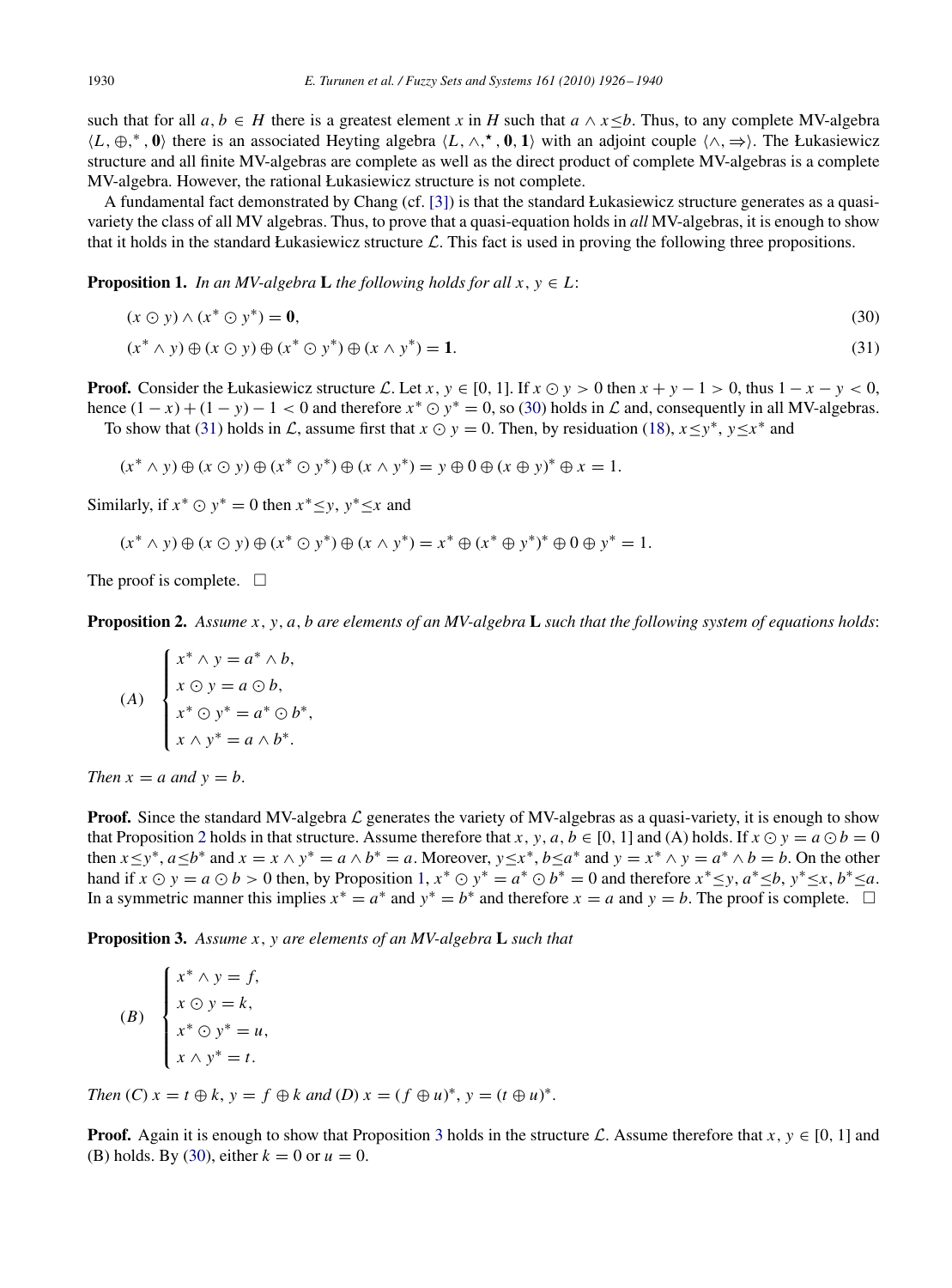Assume  $k = 0$ . Then  $x \odot y = 0$  and therefore  $x \leq y^*$ , hence  $x = x \wedge y^* = t = t \oplus k$ . Similarly  $y \leq x^*$ , hence  $y = y \wedge x^* = f = f \oplus k$ , consequently (C) holds. Moreover,

$$
x^* = x^* \lor y = (x \oplus y)^* \oplus y = (x^* \odot y^*) \oplus y = u \oplus f,
$$
  

$$
y^* = y^* \lor x = (y \oplus x)^* \oplus x = (y^* \odot x^*) \oplus x = u \oplus t,
$$

and (D) follows. If  $k > 0$  then  $u = 0$  and (C) and (D) hold by symmetric reasoning. The proof is complete.  $\Box$ 

Propositions [2](#page-4-1) and [3](#page-4-2) put ordered couples  $(x, y)$  and values f,  $k, u, t$  defined by (B) into a one–one correspondence.

**Definition 4.** A complete MV-algebra **L** is injective (cf. [\[6\]\)](#page-14-19) if, for any  $a \in L$  and any natural number *n*, there is an element *b*  $\in$  *L*, called the *n*-divisor of *a*, such that  $nb = b \oplus \cdots \oplus b$  $= a$  and  $(a^* \oplus (n-1)b)^* = b$ .

$$
n \times s
$$

<span id="page-5-0"></span>All *n*-divisors are unique (cf. [\[8\]\)](#page-14-20). The Łukasiewicz structure  $\mathcal L$  is an injective MV-algebra, moreover, a finite product of injective MV-algebras is an injective MV-algebra (cf. [\[21\]\)](#page-14-9).

#### **3. Evidence couples and evidence matrices**

Let  $\mathbf{L} = \langle L, \oplus, ^*, \mathbf{0} \rangle$  be an MV-algebra. The product set  $L \times L$  can be equipped with an MV-structure by setting

$$
\langle a, b \rangle \otimes \langle c, d \rangle = \langle a \oplus c, b \odot d \rangle, \tag{32}
$$

$$
\langle a, b \rangle^{\perp} = \langle a^*, b^* \rangle, \tag{33}
$$

$$
\overline{\mathbf{0}} = \langle \mathbf{0}, \mathbf{1} \rangle \tag{34}
$$

for each ordered couple  $\langle a, b \rangle$ ,  $\langle c, d \rangle \in L \times L$ . Indeed, the axioms [\(5\)](#page-2-0)–[\(9\)](#page-2-0) hold trivially and, to prove that the axiom [\(10\)](#page-2-0) holds, it is enough to realize that

$$
(\langle a,b\rangle^{\perp}\otimes\langle c,d\rangle)^{\perp}\otimes\langle c,d\rangle = \langle a\vee c,b\wedge d\rangle = \langle c\vee a,d\wedge b\rangle
$$

$$
= (\langle c,d\rangle^{\perp}\otimes\langle a,b\rangle)^{\perp}\otimes\langle a,b\rangle.
$$

<span id="page-5-1"></span>It is routine to verify that the order on  $L \times L$  is defined via

$$
\langle a, b \rangle \leq \langle c, d \rangle \text{ if and only if } a \leq c, d \leq b,
$$
\n
$$
(35)
$$

the lattice operation by

$$
\langle a, b \rangle \vee \langle c, d \rangle = \langle a \vee c, b \wedge d \rangle,\tag{36}
$$

 $\langle a, b \rangle \wedge \langle c, d \rangle = \langle a \wedge c, b \vee d \rangle,$  (37)

and an adjoint couple  $\langle \star, \mapsto \rangle$  by

$$
\langle a, b \rangle \star \langle c, d \rangle = \langle a \odot c, b \oplus d \rangle,
$$
\n(38)

<span id="page-5-2"></span>
$$
\langle a, b \rangle \mapsto \langle c, d \rangle = \langle a \to c, (d \to b)^* \rangle. \tag{39}
$$

Notice that  $a \to c = a^* \oplus c$  and  $(d \to b)^* = (d^* \oplus b)^* = d \odot b^* = b^* \odot d$ .

**Definition 5.** Given an MV-algebra **L**, denote the structure described via  $(32)$ –[\(39\)](#page-5-1) by  $L_{EC}$  and call it the MV-algebra of evidence couples induced by **L**.

**Definition 6.** Given an MV-algebra **L**, denote

$$
\mathcal{M} = \left\{ \begin{bmatrix} a^* \wedge b & a \odot b \\ a^* \odot b^* & a \wedge b^* \end{bmatrix} \middle| \langle a, b \rangle \in L \times L \right\}
$$

and call it the set of evidence matrices induced by evidence couples.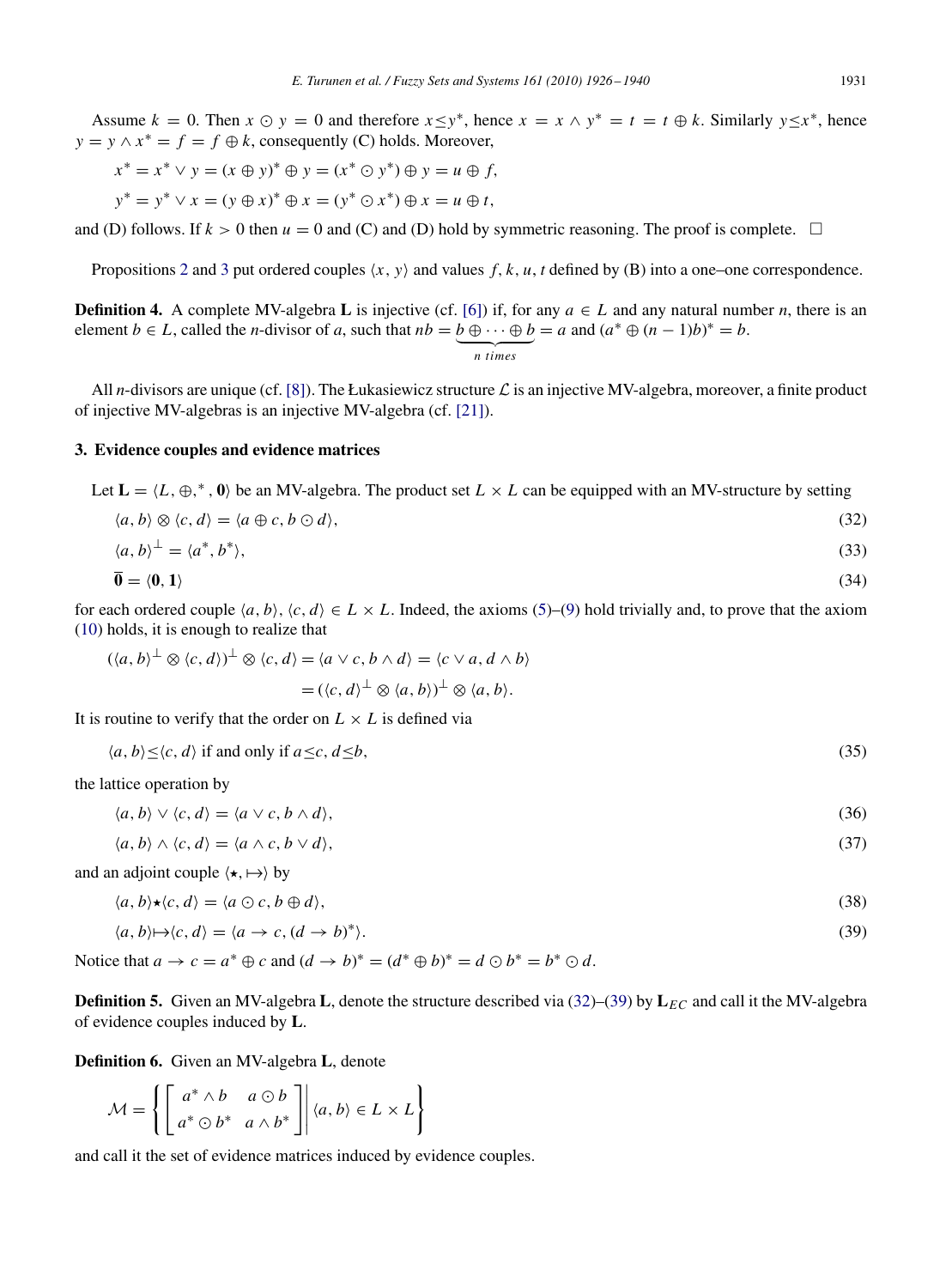<span id="page-6-0"></span>By Propositions [2](#page-4-1) and [3](#page-4-2) we have

**Theorem 7.** *There is a one–to–one correspondence between*  $L \times L$  and  $M$ : *if A*,  $B \in M$  *are two evidence matrices induced by evidence couples*  $\langle a, b \rangle$  *and*  $\langle x, y \rangle$ *, respectively, then*  $A = B$  *if and only if*  $a = x$  *and*  $b = y$ *.* 

The MV-structure descends from  $L_{EC}$  to *M* in a natural way: if  $A, B \in \mathcal{M}$  are two evidence matrices induced by evidence couples  $\langle a, b \rangle$  and  $\langle x, y \rangle$ , respectively, then the evidence couple  $\langle a \oplus x, b \odot y \rangle$  induces an evidence matrix

$$
C = \begin{bmatrix} (a \oplus x)^* \wedge (b \odot y) & (a \oplus x) \odot (b \odot y) \\ (a \oplus x)^* \odot (b \odot y)^* & (a \oplus x) \wedge (b \odot y)^* \end{bmatrix}.
$$

Thus, we may define a binary operation  $\bigoplus$  on  $\mathcal M$  by

$$
\begin{bmatrix} a^* \wedge b & a \odot b \\ a^* \odot b^* & a \wedge b^* \end{bmatrix} \bigoplus \begin{bmatrix} x^* \wedge y & x \odot y \\ x^* \odot y^* & x \wedge y^* \end{bmatrix} = C.
$$

.

Similarly, if  $A \in \mathcal{M}$  is an evidence matrix induced by an evidence couple  $\langle a, b \rangle$ , then the evidence couple  $\langle a^*, b^* \rangle$ induces an evidence matrix

$$
A^{\perp} = \left[ \begin{array}{cc} a \wedge b^* & a^* \odot b^* \\ a \odot b & a^* \wedge b \end{array} \right]
$$

In particular, the evidence couple  $(0, 1)$  induces the following evidence matrix:

$$
F=\left[\begin{array}{cc} \mathbf{0}^* \wedge \mathbf{1} & \mathbf{0} \odot \mathbf{1} \\ \mathbf{0}^* \odot \mathbf{1}^* & \mathbf{0} \wedge \mathbf{1}^* \end{array}\right]=\left[\begin{array}{cc} \mathbf{1} & \mathbf{0} \\ \mathbf{0} & \mathbf{0} \end{array}\right].
$$

Moreover, it is easy to verify that the evidence couples  $\langle 1, 0 \rangle$ ,  $\langle 1, 1 \rangle$  and  $\langle 0, 0 \rangle$  induce the following evidence matrices:

$$
T = \begin{bmatrix} \mathbf{0} & \mathbf{0} \\ \mathbf{0} & \mathbf{1} \end{bmatrix}, \quad K = \begin{bmatrix} \mathbf{0} & \mathbf{1} \\ \mathbf{0} & \mathbf{0} \end{bmatrix}, \quad U = \begin{bmatrix} \mathbf{0} & \mathbf{0} \\ \mathbf{1} & \mathbf{0} \end{bmatrix},
$$

respectively.

**Theorem 8.** Let **L** be an MV-algebra. The structure  $M = (M, \bigoplus, \perp, F)$  as defined above is an MV-algebra (called *the MV-algebra of evidence matrices*).

**Proof.** The MV-axioms [\(5\)](#page-2-0)–[\(9\)](#page-2-0) are straightforward to verify and the axiom [\(10\)](#page-2-0) follows by the fact that Eqs. (10) and [\(16\)](#page-2-1) hold in **L** as  $b \wedge y = y \wedge b$ . This completes the proof.  $\Box$ 

Assume

$$
A = \begin{bmatrix} a^* \wedge b & a \odot b \\ a^* \odot b^* & a \wedge b^* \end{bmatrix}, \quad B = \begin{bmatrix} x^* \wedge y & x \odot y \\ x^* \odot y^* & x \wedge y^* \end{bmatrix} \in \mathcal{M}.
$$

Then it is obvious that the lattice operations  $\wedge$ ,  $\vee$ , the monoidal operation  $\wedge$  and the residual operation  $\rightarrow$  are defined via

$$
A \wedge B = \begin{bmatrix} (a \wedge x)^* \wedge (b \vee y) & (a \wedge x) \odot (b \vee y) \\ (a \wedge x)^* \odot (b \vee y)^* & (a \wedge x) \wedge (b \vee y)^* \end{bmatrix},
$$
  

$$
A \vee B = \begin{bmatrix} (a \vee x)^* \wedge (b \wedge y) & (a \vee x) \odot (b \wedge y) \\ (a \vee x)^* \odot (b \wedge y)^* & (a \vee x) \wedge (b \wedge y)^* \end{bmatrix},
$$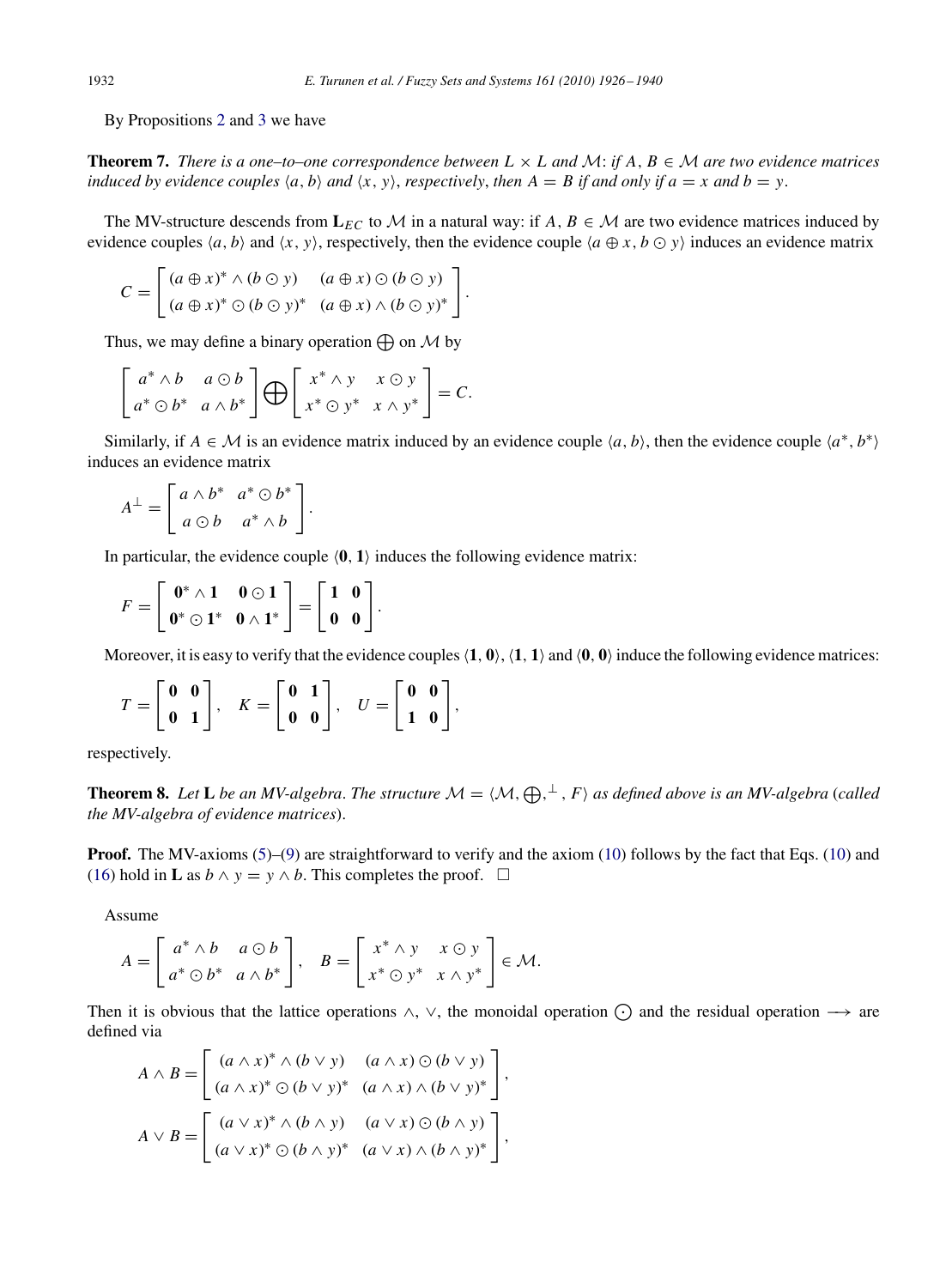$$
A \bigodot B = \begin{bmatrix} (a \bigcirc x)^* \land (b \oplus y) & (a \bigcirc x) \bigcirc (b \oplus y) \\ (a \bigcirc x)^* \bigcirc (b \oplus y)^* & (a \bigcirc x) \land (b \oplus y)^* \end{bmatrix},
$$
  

$$
A \longrightarrow B = \begin{bmatrix} (a \rightarrow x)^* \land (y \rightarrow b)^* & (a \rightarrow x) \bigcirc (y \rightarrow b)^* \\ (a \rightarrow x)^* \bigcirc (y \rightarrow b) & (a \rightarrow x) \land (y \rightarrow b) \end{bmatrix}.
$$

If the original MV-algebra  $L$  is complete, then the structure  $M$  is a complete MV-algebra, too, and suprema and infima are defined by evidence couples

$$
\bigvee_{i \in \Gamma} \{ \langle a_i, b_i \rangle \} = \left\langle \bigvee_{i \in \Gamma} a_i, \bigwedge_{i \in \Gamma} b_i \right\rangle, \quad \bigwedge_{i \in \Gamma} \{ \langle a_i, b_i \rangle \} = \left\langle \bigwedge_{i \in \Gamma} a_i, \bigvee_{i \in \Gamma} b_i \right\rangle.
$$

Thus, we may define another residual operation  $\Rightarrow$  on *M* via

$$
A \Rightarrow B = \begin{bmatrix} (a \Rightarrow x)^* \land (b^* \Rightarrow y^*)^* & (a \Rightarrow x) \odot (b^* \Rightarrow y^*)^* \\ (a \Rightarrow x)^* \odot (b^* \Rightarrow y^*) & (a \Rightarrow x) \land (b^* \Rightarrow y^*) \end{bmatrix}.
$$

To verify this last claim, assume  $\langle a, b \rangle \wedge \langle x, y \rangle \leq \langle c, d \rangle$  in  $\mathbf{L}_{EC}$ , which is equivalent to

*a* ∧ *x* ≤*c* and *d* ≤*b* ∨ *y*, that is,  $a \le x \Rightarrow c$  and  $(b \lor y)^* = b^* \land y^* \le d^*$ , i.e.  $a \leq x \Rightarrow c$  and  $b^* \leq y^* \Rightarrow d^*$ , or equivalently,  $a \le x \Rightarrow c$  and  $(y^* \Rightarrow d^*)^* \le b$ , i.e.

 $(a, b) ≤ \langle x \Rightarrow c, (y^* \Rightarrow d^*)^* \rangle$  in  $\mathbf{L}_{EC}$ . Therefore, if *A* is induced by  $\langle a, b \rangle$  and *B* is induced by  $\langle x, y \rangle$  then the evidence matrix  $A \Rightarrow B$  is induced by the evidence couple  $\langle a \Rightarrow x, (b^* \Rightarrow y^*)^* \rangle$ . In particular, the weak complementation  $\star$  on *M* is defined via  $A^* = A \Rightarrow F$  and induced by

 $\langle \mathbf{1}, \mathbf{0} \rangle$  if  $a = \mathbf{0}, b = \mathbf{1}$ , then  $A^* = T$ ,  $\langle 0, 0 \rangle$  if  $a > 0$ ,  $b = 1$ , then  $A^* = U$ ,  $\langle \mathbf{1}, \mathbf{1} \rangle$  if  $a = \mathbf{0}, b < \mathbf{1}$ , then  $A^* = K$ ,  $\langle 0, 1 \rangle$  if  $a > 0$ ,  $b < 1$ , then  $A^* = F$ .

The matrices *F*, *T*, *K*, *U* correspond to Belnap's original values *false*, *true*, *contradictory*, *unknown*, respectively.

**Theorem 9. L** *is an injective MV-algebra if*, *and only if the corresponding MV-algebra of evidence matrices M is an injective MV-algebra*.

**Proof.** Assume an evidence matrix  $A \in \mathcal{M}$  is induced by an evidence couple  $\langle a, b \rangle \in L \times L$ , where **L** is an injective MV-algebra. We show that there is an *n*-divisor  $\langle x, y \rangle \in L \times L$  of  $\langle a, b \rangle$ . Then it is obvious that the *n*-divisor  $B \in \mathcal{M}$ of *A* is induced by an evidence couple  $\langle x, y \rangle$ . Indeed,  $\langle x, y \rangle \in L \times L$  is an *n*-divisor of  $\langle a, b \rangle$  if

1.

$$
\langle a, b \rangle = n \langle x, y \rangle = \langle nx, y^n \rangle, \text{ i.e. } a = nx, b = y^n \tag{40}
$$

and 2.

$$
\langle x, y \rangle = [\langle a, b \rangle^{\perp} \otimes (n-1)\langle x, y \rangle]^{\perp}
$$

$$
= [\langle a^*, b^* \rangle \otimes (n-1)\langle x, y \rangle]^{\perp}
$$

$$
= [\langle a^*, b^* \rangle \otimes \langle (n-1)x, y^{n-1} \rangle]^{\perp}
$$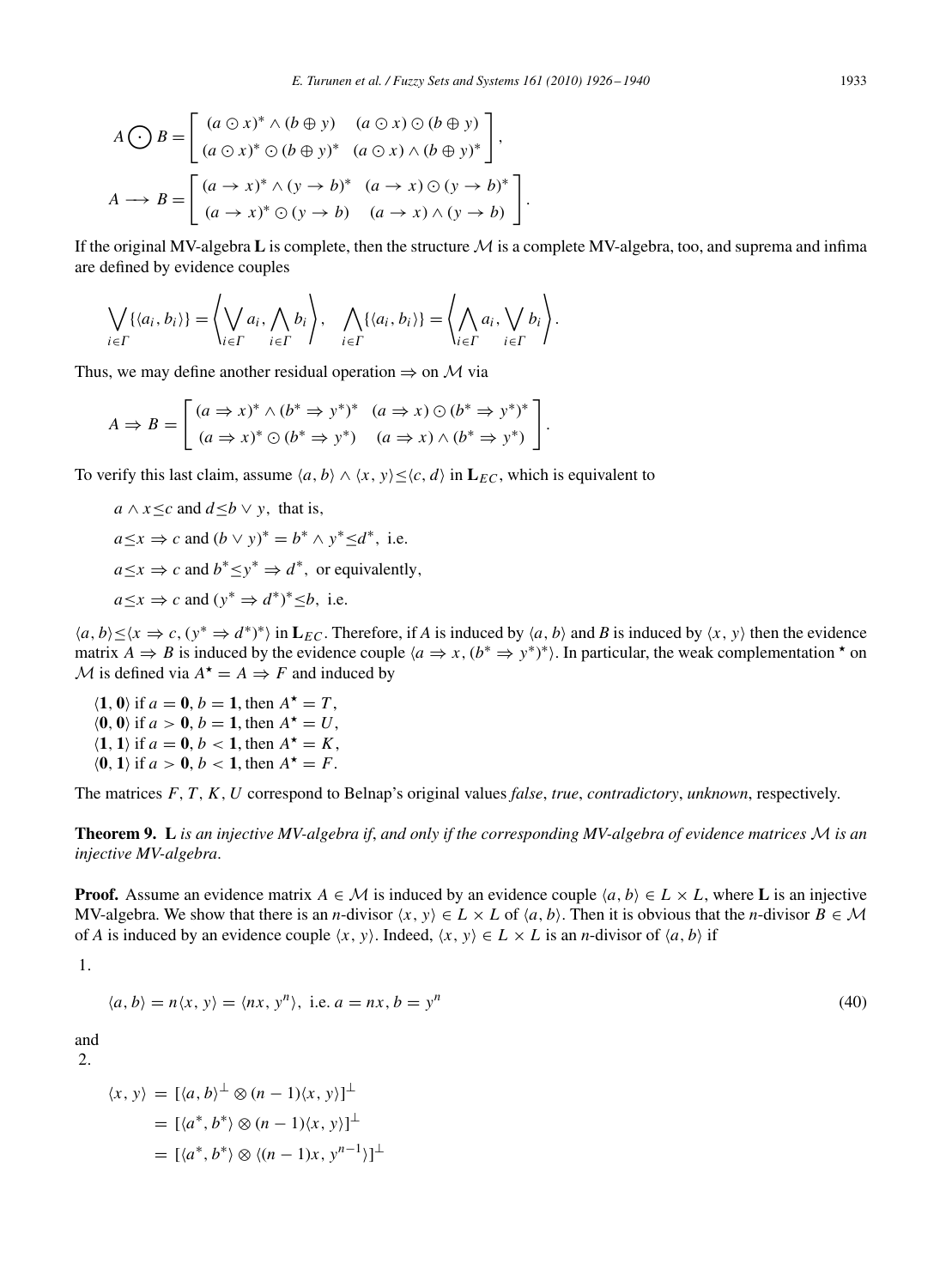$$
= [\langle a^* \oplus (n-1)x, b^* \odot y^{n-1} \rangle]^\perp
$$
  
=  $\langle (a^* \oplus (n-1)x)^*, (b^* \odot y^{n-1})^* \rangle$ ,  
i.e.  $x = (a^* \oplus (n-1)x)^*, y = (b^* \odot y^{n-1})^*$ . (41)

Trivially *x* is the *n*-divisor of *a*. The *n*-divisor *y* of *b* is the element  $z^*$ , where *z* is the *n*-divisor of  $b^*$ . Indeed,  $b^* = nz$ and, therefore,  $b = (nz)^* = (z^*)^n$ . Moreover,

$$
z = [b^{**} \oplus (n-1)z]^* = [b \oplus (n-1)z]^* = b^* \odot [(n-1)z]^* = b^* \odot (z^*)^{n-1},
$$

hence  $z^* = [b^* \odot (z^*)^{n-1}]^*$ . By the above construction we also see that if *M* is an injective MV-algebra, then **L** is an injective, too. This completes the proof.  $\Box$ 

**Remark 10.** Some of the proofs in this section would be shorter after realizing that the structure introduced in Definition [5](#page-5-2) is, up to isomorphism, the well known MV-algebra  $\mathbf{L} \times \mathbf{L}^{dual}$ , where  $\mathbf{L}^{dual}$  is obtained by reversing the order. For the convenience of those readers who are not familiar with MV-algebras we have, however, presented some proofs in detail.

## **4. Paraconsistent Pavelka style fuzzy logic**

Now we briefly demonstrate Pavelka style fuzzy logic with the above introduced paraconsistent semantics. For a complete description of injective MV-algebra valued Pavelka style sentential logic, see [\[21\].](#page-14-9)

## *4.1. Pavelka style fuzzy sentential logic*

A standard approach in mathematical sentential logic is the following. After introducing atomic formulae, logical connectives and the set of well-formed formulae, these formulae are semantically interpreted in suitable algebraic structures. In classical logic these structures are Boolean algebras, in Hájek's Basic fuzzy logic [\[7\],](#page-14-21) for example, the suitable structures are standard BL-algebras. *Tautologies* of a logic are those formulae that obtain the top value **1** in all interpretations in all suitable algebraic structures; for this reason tautologies are sometimes called **1**-tautologies. For example, tautologies in Basic fuzzy logic are exactly the formulae that obtain value **1** in all interpretations in all standard BL-algebras. The next step in usual mathematical logic is to fix the axiom schemata and the rules of inference: a well-formed formula is a *theorem* if it is either an axiom or obtained recursively from axioms by using finitely many times rules of inference. *Completeness* of the logic means that tautologies and theorems coincide; classical sentential logic and basic fuzzy sentential logic, for example, are complete logics.

In Pavelka style fuzzy sentential logic [\[13\]](#page-14-6) the situation is somewhat different. We start by fixing a set of truth values, in fact an algebraic structure—in Pavelka's own approach this structure is the Łukasiewicz structure *L*—in [\[20](#page-14-8)[,21\]](#page-14-9) the structure is a more general (but fixed!) injective MV-algebra **L**.

Consider a zero order language  $\mathcal F$  with a set of infinitely many propositional variables p, q, r, ..., and a set of *internal truth values*  $\{a | a \in L\}$  (also called *truth constants*) corresponding to the elements in the set *L*. As proved in [\[7\],](#page-14-21) if the set of truth values is the whole real interval [0, 1] then it is enough to include inner truth values corresponding to rationals belonging to [0, 1]. In two-valued logic inner truth values correspond to the truth constants  $\perp$  and  $\perp$ . Propositional variables and truth constants constitute the set  $F_a$  of *atomic formulae*. The elementary logical connectives are *implication* imp and *conjunction* and. The set of all well formed formulae (wffs) is obtained in the natural way: atomic formulae are wffs and if  $\alpha$ ,  $\beta$  are wffs, then  $\alpha$  imp  $\beta$ ,  $\alpha$  and  $\beta$  are wffs.

As shown in [\[21\],](#page-14-9) we can introduce many other logical connectives by abbreviations, e.g. *disjunction* or, *negation* non, *equivalence* equiv and *exclusive or* xor are possible. Also the connectives *weak implication* imp, *weak conjunction* and, *weak disjunction*  $\overline{or}$ , *weak negation*  $\overline{n \circ n}$ , *weak equivalence* equivalence at *weak exclusive* or  $\overline{x \circ r}$  are available in this logic. We call the logical connectives without bar *Łukasiewicz* connectives, those with bar are *Intuitionistic* connectives.

Semantics in Pavelka style fuzzy sentential logic is introduced in the following way: any mapping  $v : \mathcal{F}_a \mapsto L$  such that  $v(\mathbf{a}) = a$  for all inner truth values **a** can be extended recursively into the whole *F* by setting  $v(\alpha \text{ imp } \beta) = v(\alpha) \rightarrow v(\beta)$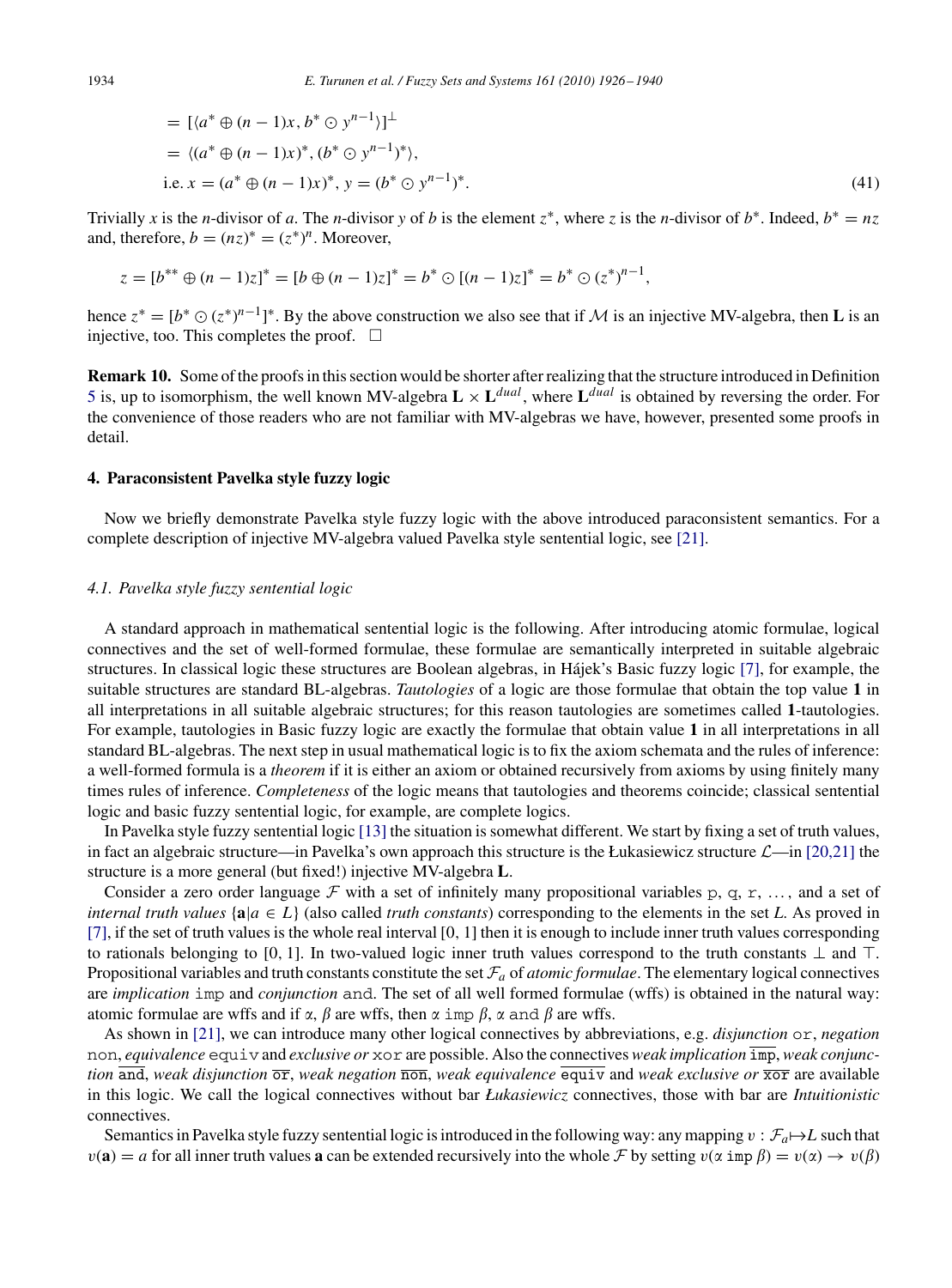and  $v(\alpha \text{ and } \beta) = v(\alpha) \odot v(\beta)$ . Such mappings *v* are called *valuations*. The *degree of tautology* of a wff  $\alpha$  is the infimum of all values  $v(\alpha)$ , that is

$$
C^{sem}(\alpha) = \bigwedge \{v(\alpha)|v \text{ is a valuation}\}.
$$

We may fix some set  $\mathcal{T} \subseteq \mathcal{F}$  of wffs and make it fuzzy by associating each formula  $\alpha \in \mathcal{T}$  with a value  $\mathcal{T}(\alpha)$  in *L*, and  $T(\beta) = 0$  for wffs  $\beta$  not in *T*, and call the result *a fuzzy theory T*, see Example [2](#page-12-0) below. Then we consider valuations *v* such that  $T(\alpha) \le v(\alpha)$  for all wffs  $\alpha \in \mathcal{F}$ . If such a valuation exists, then the fuzzy theory *T* is *satisfiable*. We say that formulae  $\alpha \in \mathcal{F}$  such that  $\mathcal{T}(\alpha) \neq 0$  are the *non-logical axioms* of the fuzzy theory  $\mathcal{T}$ . Then we consider values

 $\mathcal{C}^{sem}(\mathcal{T})(\alpha) = \bigwedge \{v(\alpha) | v \text{ is a valuation}, \ \mathcal{T} \text{ satisfies } v\}.$ 

The set of logical axioms, denoted by A, is composed of the following 11 forms of formulae (see [\[21, p. 88\]\)](#page-14-9)

 $(Ax.1)$   $\alpha$  imp  $\alpha$ , (Ax.2)  $(\alpha \text{ imp } \beta) \text{ imp } [(\beta \text{ imp } \gamma) \text{ imp } (\alpha \text{ imp } \gamma)],$ (Ax.3)  $(\alpha_1 \text{ imp } \beta_1) \text{ imp } {(\beta_2 \text{ imp } \alpha_2) \text{ imp } [(\beta_1 \text{ imp } \beta_2)] \text{ imp } [(\alpha_1 \text{ imp } \alpha_2)]},$  $(Ax.4)$   $\alpha$  imp **1**,  $(Ax.5)$  **0** imp  $\alpha$ ,  $(Ax.6)$   $(\alpha \text{ and } \text{non-}\alpha)$  imp  $0$ , (Ax.7) **a**,  $(Ax.8) \alpha \text{ imp } (\beta \text{ imp } \alpha),$  $(Ax.9)$   $(1 \text{ imp } \alpha)$  imp  $\alpha$ ,  $( Ax.10)$  [( $\alpha$  imp  $\beta$ ) imp  $\beta$ ] imp [( $\beta$  imp  $\alpha$ ) imp  $\alpha$ ],  $(Ax.11)$  (non- $\alpha$  imp non- $\beta$ ) imp  $(\beta$  imp  $\alpha$ ).

All the axiom formulae  $\delta$  in (Ax.1)–(Ax.6) and (Ax.8)–(Ax.11) are 1-tautogies, that is  $C^{sem}(\delta) = 1$  and, for axioms  $(Ax.7)$ ,  $C^{sem}(\mathbf{a}) = a \in L$ . Notice that, corresponding to different (non-isomorphic) injective MV-algebra valued fuzzy logics, the set of logical axioms are not different except, of course, axioms (Ax.7).

A *fuzzy rule of inference* is a scheme

$$
\frac{\alpha_1, \ldots, \alpha_n}{r^{\text{syn}}(\alpha_1, \ldots, \alpha_n)}, \quad \frac{a_1, \ldots, a_n}{r^{\text{sem}}(a_1, \ldots, a_n)},
$$

where the wffs  $\alpha_1, \ldots, \alpha_n$  are *premises* and the wff  $r^{syn}(a_1, \ldots, a_n)$  is the *conclusion*. The values  $a_1, \ldots, a_n$  and  $r^{\text{sem}}(a_1, \ldots, a_n) \in L$  are the corresponding truth values. The mappings  $L^n \mapsto L$  are semi-continuous, i.e.

$$
r^{\text{sem}}\left(\alpha_1,\ldots,\bigvee_{i\in\Gamma}a_{k_i},\ldots,\alpha_n\right)=\bigvee_{i\in\Gamma}r^{\text{sem}}(\alpha_1,\ldots,a_{k_i},\ldots,\alpha_n)
$$

holds for all 1≤*k*≤*n*. Moreover, the fuzzy rules are required to be *sound* in a sense that

 $r^{\text{sem}}(v(\alpha_1), \ldots, v(\alpha_n)) \le v(r^{\text{sym}}(\alpha_1, \ldots, \alpha_n))$ 

holds for all valuations *v*. The following are examples of fuzzy rules of inference, denoted by a set R:

Generalized Modus Ponens:

$$
\frac{\alpha, \alpha \text{ imp } \beta}{\beta}, \quad \frac{a, b}{a \odot b}
$$

**a**-Consistency testing rules:

$$
\frac{\mathbf{a}}{\mathbf{0}}, \quad \frac{b}{c},
$$

where **a** is an inner truth value and  $c = 0$  if  $b \le a$  and  $c = 1$  elsewhere.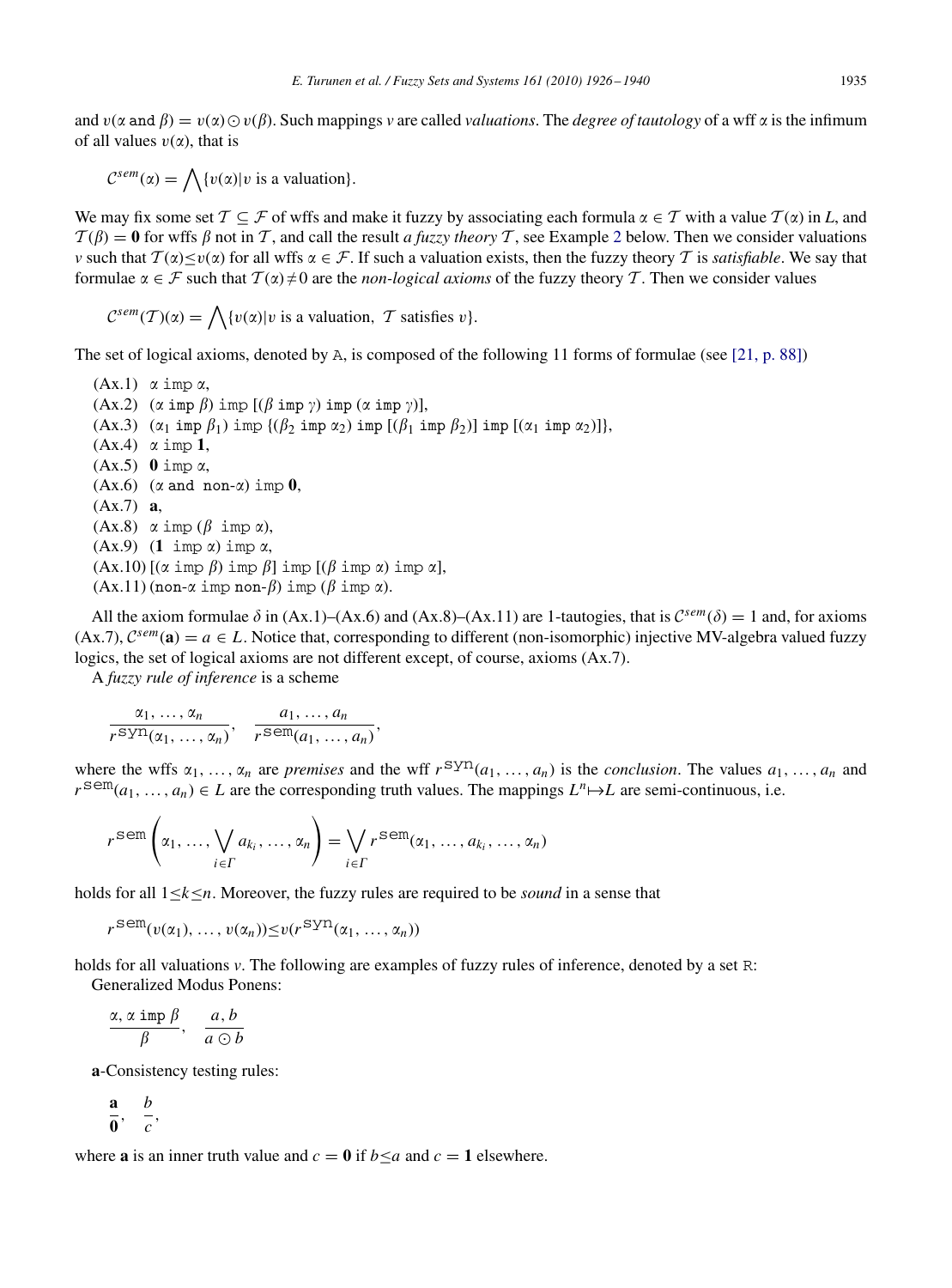**a**-Lifting rules:

$$
\frac{\alpha}{\text{a imp }\alpha}, \quad \frac{b}{a \to b},
$$

where **a** is an inner truth value.

Rule of Bold Conjunction:

 $\alpha,\,\beta$  $\frac{\alpha}{\alpha}$  and  $\beta$ ,  $\frac{A}{A \odot B}$ .

A *meta proof* w of a wff  $\alpha$  in a fuzzy theory  $\mathcal T$  is a finite sequence

 $\alpha_1$ ,  $\alpha_1$ . .  $:$   $:$   $:$  $\alpha_m$ ,  $a_m$ ,

where

- (i)  $\alpha_m = \alpha$ ,
- (ii) for each *i*,  $1 \le i \le m$ ,  $\alpha_i$  is a logical axiom, or is a non-logical axiom, or there is a fuzzy rule of inference in R and wff formulae  $\alpha_{i_1}, \ldots, \alpha_{i_n}$  with  $i_1, \ldots, i_n < i$  such that  $\alpha_i = r^{syn}(\alpha_{i_1}, \ldots, \alpha_{i_n})$ ,
- (iii) for each *i*,  $1 \le i \le m$ , the value  $a_i \in L$  is given by

 $a_i =$  $\mathbf{r}$  $\int$  $\overline{\mathcal{L}}$  $a$  if  $\alpha$ if  $\alpha_i$  is the axiom **a**, **1** if  $\alpha_i$  is some other logical axiom in the set A,  $\mathcal{T}(\alpha_i)$  if  $\alpha_i$  is a non-logical axiom,  $r^{\text{sem}}(a_{i_1}, \ldots, a_{i_n})$  if  $\alpha_i = r^{\text{sym}}(\alpha_{i_1}, \ldots, \alpha_{i_n}).$ 

The value  $a_m$  is called the *degree* of the meta proof w. Since a wff  $\alpha$  may have various meta proofs with different degrees, we define the *degree of deduction* of a formula  $\alpha$  to be the supremum of all such values, i.e.

 $C^{syn}(\mathcal{T})(\alpha) = \bigvee \{a_m | w \text{ is a meta proof for } \alpha \text{ in the fuzzy theory } \mathcal{T} \}.$ 

A fuzzy theory *T* is *consistent* if  $C^{sem}(T)(a) = a$  for all inner truth values **a**. By Proposition 94 in [\[21\],](#page-14-9) any satisfiable fuzzy theory is consistent. Theorem 25 in [\[21\]](#page-14-9) now states the completeness of Pavelka style fuzzy sentential logic:

If a fuzzy theory *T* is consistent, then  $C^{sem}(T)(\alpha) = C^{syn}(T)(\alpha)$  for any wff  $\alpha$ .

Thus, in Pavelka style fuzzy sentential logic we may talk about tautologies of a degree *a* and theorems of a degree *a* for all truth values  $a \in L$ , and these concepts coincide. Notice that the axiom schemata  $(Ax.1)$ – $(Ax.11)$  and the set R of fuzzy rules of inference are sufficient to guarantee the completeness theorem irrespective of the choice of the injective MV-algebra.

This completeness result remains valid if we extend the language to contain Intuitionistic connectives and or  $\overline{or}$ . However, it does not hold if the language is extended by the Intuitionistic connectives  $\overline{\text{imp}}$  or  $\overline{\text{non}}$ .

#### *4.2. Paraconsistent Pavelka logic*

The above construction can be carried out in any injective MV-algebra thus, in particular, in the injective MV-algebra *M* of evidence matrices induced by an injective MV-algebra **L**. Indeed, semantics is introduced by associating to each atomic formula p an evidence couple  $\langle$ pro, con $\rangle$  or simply  $\langle a, b \rangle \in L_{EC}$ . The evidence couple  $\langle a, b \rangle$  induces a unique evidence matrix  $A \in \mathcal{M}$  and therefore *valuations* are mappings *v* such that  $v(p) = A$  for propositional variables and  $v(I) = I$  for inner truth values ( $\in \mathcal{M}$ ). A valuation v is then extended recursively to whole F via

<span id="page-10-0"></span>
$$
v(\alpha \text{ imp }\beta) = v(\alpha) \longrightarrow v(\beta), \quad v(\alpha \text{ and } \beta) = v(\alpha) \bigodot v(\beta).
$$
 (42)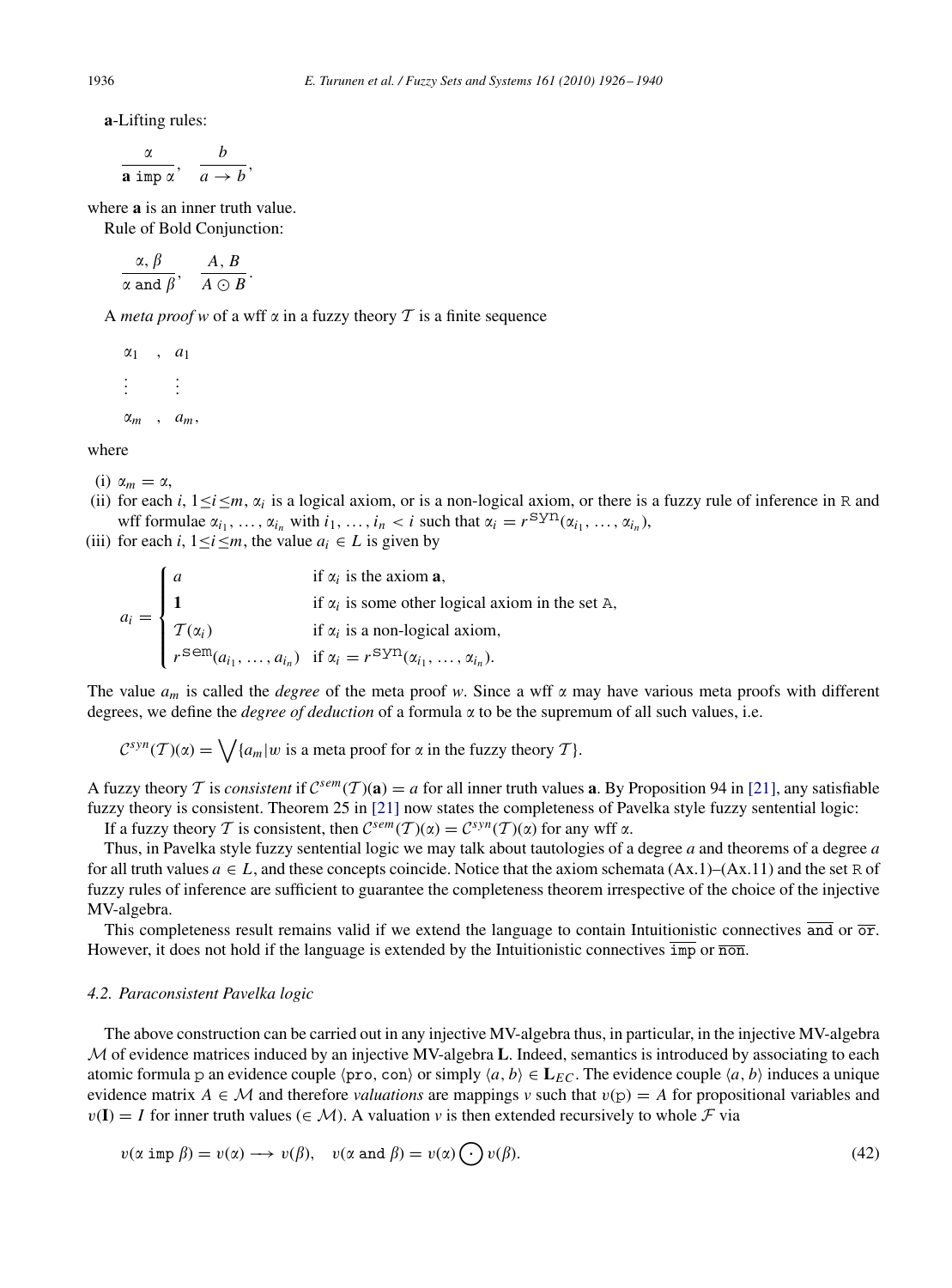Similar to the procedure in [\[21, Chapter 3.1\]](#page-14-9) we can show that

$$
v(\alpha \text{ or } \beta) = v(\alpha) \bigoplus v(\beta), \quad v(\text{non-}\alpha) = [v(\alpha)]^{\perp}, \tag{43}
$$

$$
v(\alpha \text{ equiv }\beta) = [v(\alpha) \longrightarrow v(\beta)] \land [v(\beta) \longrightarrow v(\alpha)],\tag{44}
$$

$$
v(\alpha \operatorname{xor} \beta) = [v(\alpha) \bigoplus v(\beta)] \wedge [v(\beta) \longrightarrow v(\alpha)^{\perp}] \wedge [v(\alpha) \longrightarrow v(\beta)^{\perp}], \tag{45}
$$

$$
v(\alpha \overline{\text{ and }} \beta) = v(\alpha) \wedge v(\beta), \quad v(\alpha \overline{\text{ or }} \beta) = v(\alpha) \vee v(\beta), \tag{46}
$$

$$
v(\alpha \overline{\text{imp}} \beta) = v(\alpha) \Rightarrow v(\beta), \quad v(\overline{\text{non}} - \alpha) = v(\alpha)^{\star}, \tag{47}
$$

$$
v(\alpha \overline{equiv} \beta) = [v(\alpha) \Rightarrow v(\beta)] \land [v(\beta) \Rightarrow v(\alpha)]. \tag{48}
$$

,

**Example 1.** Let **L** be the Łukasiewicz structure *L*. Assume  $\alpha$  and  $\beta$  are associated with evidence couples  $(0.8, 0.4)$ and  $(0.7, 0.2)$ , respectively. Then

$$
v(\alpha) = \begin{bmatrix} 0.2 & 0.2 \\ 0 & 0.6 \end{bmatrix}, v(\text{non-}\alpha) = \begin{bmatrix} 0.6 & 0 \\ 0.2 & 0.2 \end{bmatrix},
$$
  
\n
$$
v(\beta) = \begin{bmatrix} 0.2 & 0 \\ 0.1 & 0.7 \end{bmatrix}, v(\text{non-}\beta) = \begin{bmatrix} 0.7 & 0.1 \\ 0 & 0.2 \end{bmatrix},
$$
  
\n
$$
v(\alpha \text{ and } \beta) = \begin{bmatrix} 0.5 & 0.1 \\ 0 & 0.4 \end{bmatrix}, v(\alpha \text{ or } \beta) = \begin{bmatrix} 0 & 0 \\ 0 & 1 \end{bmatrix} (= T),
$$
  
\n
$$
v(\alpha \text{ imp } \beta) = \begin{bmatrix} 0 & 0 \\ 0.1 & 0.9 \end{bmatrix}, v(\alpha \text{ imp non-}\beta) = \begin{bmatrix} 0.4 & 0 \\ 0.1 & 0.5 \end{bmatrix},
$$
  
\n
$$
v(\beta \text{ imp } \alpha) = \begin{bmatrix} 0 & 0.2 \\ 0 & 0.8 \end{bmatrix}, v(\beta \text{ imp non-}\alpha) = \begin{bmatrix} 0.4 & 0 \\ 0.1 & 0.5 \end{bmatrix},
$$
  
\n
$$
v(\alpha \text{ equiv } \beta) = \begin{bmatrix} 0.1 & 0.1 \\ 0 & 0.8 \end{bmatrix}, v(\alpha \text{ xor } \beta) = \begin{bmatrix} 0.4 & 0 \\ 0.1 & 0.5 \end{bmatrix},
$$
  
\n
$$
v(\alpha \text{ and } \beta) = \begin{bmatrix} 0.3 & 0.1 \\ 0 & 0.6 \end{bmatrix}, v(\alpha \text{ or } \beta) = \begin{bmatrix} 0.2 & 0 \\ 0 & 0.8 \end{bmatrix},
$$
  
\n
$$
v(\alpha \text{ imp } \beta) = \begin{bmatrix} 0 & 0 \\ 0.3 & 0.7 \end{bmatrix}, v(\beta \text{ imp } \alpha) = \begin{bmatrix} 0.2 & 0 \\ 0 & 0.6 \end{bmatrix},
$$
  
\n
$$
v(\alpha \text{ equiv } \beta) = \begin{bmatrix} 0.3 & 0.1 \\ 0 & 0.6
$$

The obtained continuous valued paraconsistent logic is a complete logic in the Pavelka sense. The logical axioms are the axiom schemata (Ax.1)–(Ax.11) and rules of inference are the fuzzy rules of inference in the set R. Thus, we have a solid syntax available and e.g. all the many-valued extensions of classical rules of inference are available; 25 such rules are listed in [\[21\].](#page-14-9) For example, the following are sound rules of inference.

Generalized Modus Tollendo Tollens;

$$
\frac{\text{non-}\beta, \, \alpha \, \operatorname{imp} \, \beta}{\text{non-}\alpha}, \quad \frac{A, \, B}{A \, \bigodot B}.
$$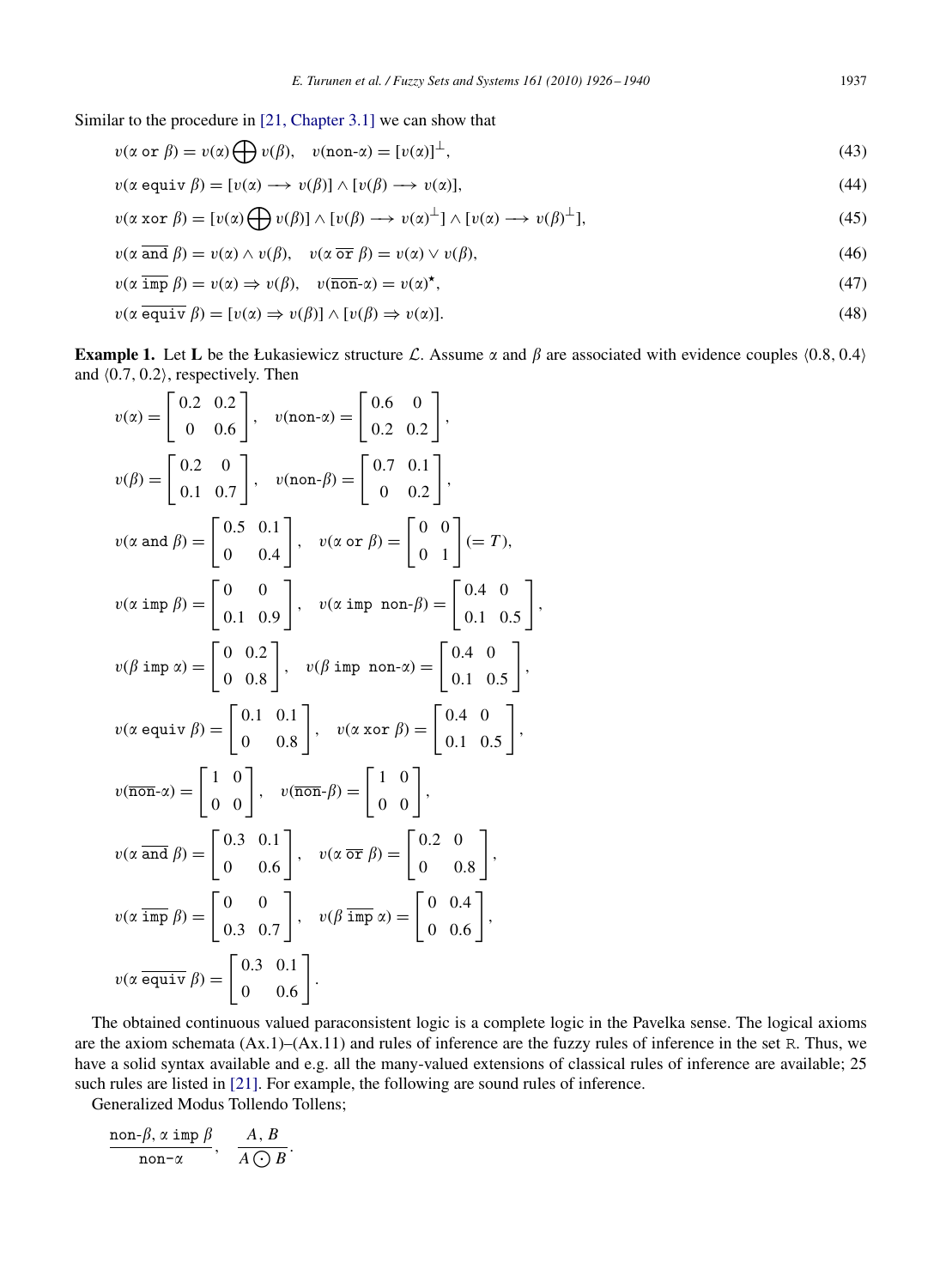Generalized Simplification Law 1;

$$
\frac{\alpha \text{ and } \beta}{\alpha}, \quad \frac{A}{A}.
$$

Generalized Simplification Law 2;

$$
\frac{\alpha \text{ and } \beta}{\beta}, \quad \frac{A}{A}.
$$

Rule of Bold Conjunction;

$$
\frac{\alpha, \beta}{\alpha \text{ and } \beta}, \frac{A, B}{A \bigcirc B}.
$$

Generalized De Morgan Law 1;

$$
\frac{(\text{non-}\alpha) \text{ and } (\text{non-}\beta)}{\text{non-}(\alpha \text{ or } \beta)}, \quad \frac{A}{A}.
$$

Generalized De Morgan Law 2;

$$
\frac{\text{non-}(\alpha \text{ or } \beta)}{(\text{non-}\alpha) \text{ and } (\text{non-}\beta)}, \quad \frac{A}{A}.
$$

If the MV-algebra **L** is the Łukasiewicz structure, then the evidence couples coincide with the ordered pairs  $\langle B(x), B(\neg x) \rangle$ discussed in [\[14\].](#page-14-3) Moreover, the evidence matrices coincide with the matrices

$$
v(\alpha) = \left[ \begin{array}{cc} f(\alpha) & k(\alpha) \\ u(\alpha) & t(\alpha) \end{array} \right],
$$

<span id="page-12-0"></span>where  $t(\alpha)$ ,  $k(\alpha)$ ,  $u(\alpha)$ ,  $f(\alpha)$  are defined via Eqs. [\(1\)](#page-0-0)–[\(4\)](#page-0-0) [\[14, Eqs. \(38\)–\(41\)\].](#page-14-3) In particular, the computation of values  $v(\alpha \wedge \beta)$  and  $v(\alpha \vee \beta)$  [\[14, Proposition 3.3\]](#page-14-3) coincide with our Eqs. [\(46\)](#page-10-0).

**Example 2.** To illustrate the use of this logic, assume we have an *L*-valued fuzzy theory *T* with the following four non-logical axioms and evidence couples:

| Statement                                                                                        | Formally                               | Evidence                   |
|--------------------------------------------------------------------------------------------------|----------------------------------------|----------------------------|
| (1) If wages rise or prices rise there will be inflation                                         | $(p \text{ or } q)$ imp r              | $\langle 1, 0 \rangle$     |
| (2) If there will be inflation, the Government will stop it or people will suffer r imp (s or t) |                                        | $\langle 0.9, 0.1 \rangle$ |
| (3) If people will suffer the Government will lose popularity                                    | $t$ imp $w$                            | (0.8, 0.1)                 |
| (4) The Government will not stop inflation and will not lose popularity                          | non-s and non-w $\langle 1, 0 \rangle$ |                            |

We have interpreted the logical connectives or and and to be the Lukasiewicz ones, however, they could be Intuitionistic  $\overline{or}$  and  $\overline{and}$  too. Moreover, the inclusive or connective could be the exclusive disjunction xor as well.

1. We show that  $T$  is satisfiable and therefore consistent. By Theorem [7](#page-6-0) it is enough to consider evidence couples; focus on the following

| Statement                       |   | Atomic formula Evidence couple |
|---------------------------------|---|--------------------------------|
| Wages rise                      | р | $\langle 0.3, 0.8 \rangle$     |
| Prices rise                     | q | $\langle 0, 1 \rangle$         |
| There will be inflation         |   | $\langle 0.3, 0.8 \rangle$     |
| Government will stop inflation  | S | $\langle 0, 1 \rangle$         |
| People will suffer              |   | $\langle 0.2, 0.9 \rangle$     |
| Government will lose popularity |   | (0, 1)                         |

By direct computation we realize that they lead to the same evidence couples as in the fuzzy theory *T* . Indeed, for example the evidence for the first non-logical axiom  $[(p \text{ or } q) \text{ imp } r]$  is  $(0.3 \oplus 0) \rightarrow 0.3 = 1$  and evidence against the axiom  $[(p \text{ or } q) \text{ imp } r]$  is  $(0.8 \odot 1)^* \odot 0.8 = 0$ . Similarly for the other axioms. Thus, *T* is satisfiable and consistent.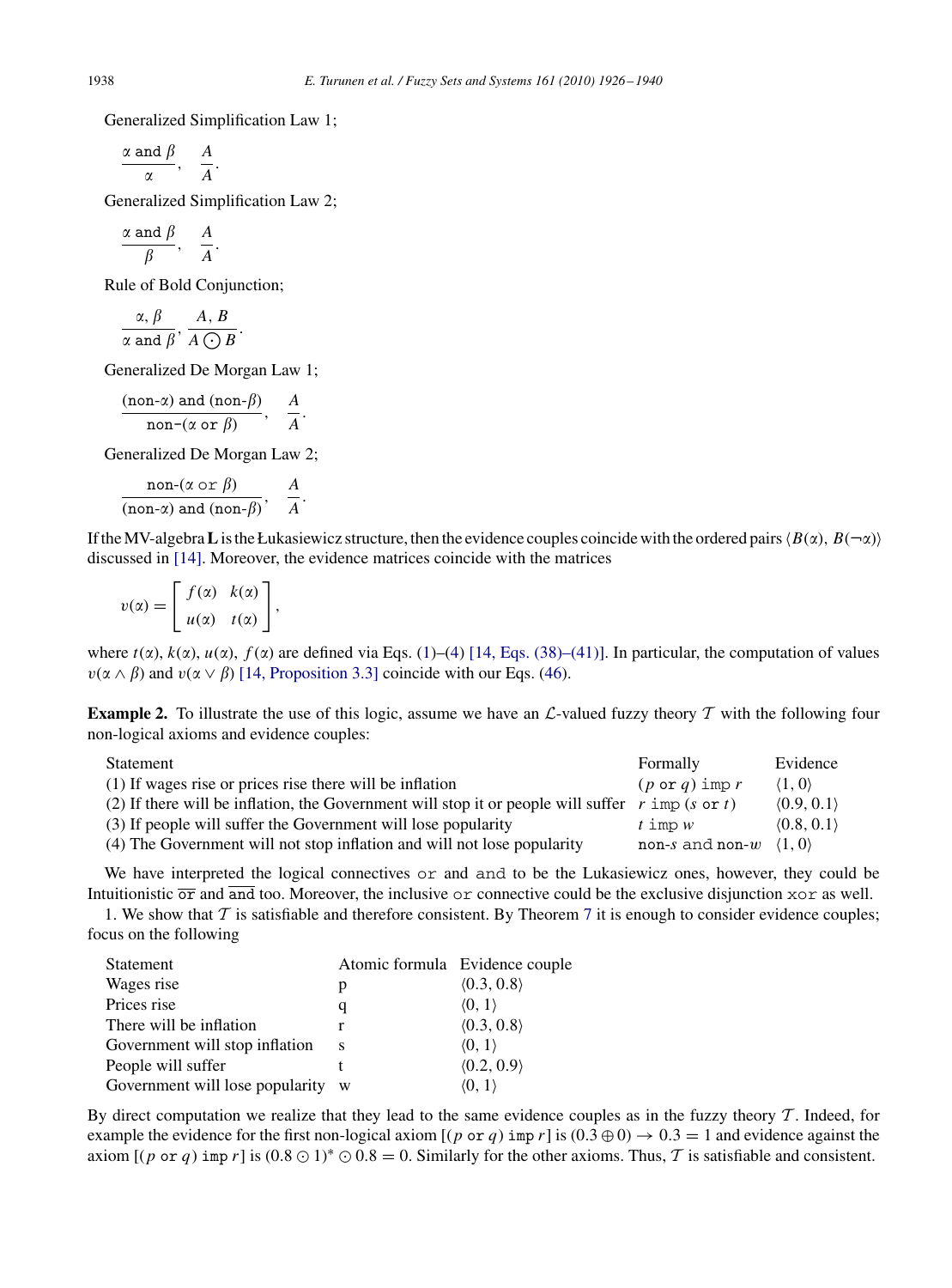2. What can be said on logical grounds about the claim *wages will not rise*, formally expressed by non-*p*? The above consideration on evidence couples associates with (non-*p*) an evidence couple  $(0.3, 0.8)^\perp = (0.7, 0.2)$  and the corresponding valuation  $\nu$  is given by the evidence matrix

$$
v(\text{non-}p) = \left[ \begin{array}{cc} 0.7^* \wedge 0.2 & 0.7 \odot 0.2 \\ 0.7^* \odot 0.2^* & 0.7 \wedge 0.2^* \end{array} \right] = \left[ \begin{array}{cc} 0.2 & 0 \\ 0.1 & 0.7 \end{array} \right],
$$

and the degree of tautology of  $(non-p)$  is less than or equal to  $v(non-p)$ .

3. We prove that the degree of tautology of the wff (non-*p*) cannot be less that  $v(\text{non}-p)$ , thus it is equal to  $v(\text{non}-p)$ . To this end consider the following meta proof:

| (1) $(p \text{ or } q)$ imp r         | $\langle 1, 0 \rangle$     | non-logical axiom     |
|---------------------------------------|----------------------------|-----------------------|
| (2) $r \text{ imp} (s \text{ or } t)$ | (0.9, 0.1)                 | non-logical axiom     |
| $t \text{ imp } w$<br>(3)             | (0.8, 0.1)                 | non-logical axiom     |
| non-s and non- $w$<br>(4)             | $\langle 1, 0 \rangle$     | non-logical axiom     |
| (5)<br>$non-w$                        | $\langle 1, 0 \rangle$     | $(4)$ , GS2           |
| (6)<br>$non-s$                        | $\langle 1, 0 \rangle$     | $(4)$ , GS1           |
| (7)<br>$non-t$                        | $\langle 0.8, 0.1 \rangle$ | $(+5)$ , $(3)$ , GMTT |
| $(8)$ non-s and non-t                 | (0.8, 0.1)                 | (6), (7), RBC         |
| $(9)$ non- $(s$ ort)                  | (0.8, 0.1)                 | $(8)$ , GDeM $1$      |
| $(10)$ non-r                          | (0.7, 0.2)                 | $(9)$ , $(2)$ , GMTT  |
| $(11)$ non- $(p \text{ or } q)$       | (0.7, 0.2)                 | $(10), (1)$ GMTT      |
| $(12)$ non-p and non-q                | $\langle 0.7, 0.2 \rangle$ | $(11)$ , GDeM2        |
| $(13)$ non- $p$                       | $\langle 0.7, 0.2 \rangle$ | $(12)$ , GS1          |
|                                       |                            |                       |

4. By completeness of *T* we conclude

$$
\mathcal{C}^{sem}(T)(\text{non-}p) = \mathcal{C}^{syn}(T)(\text{non-}p) = \begin{bmatrix} 0.2 & 0 \\ 0.1 & 0.7 \end{bmatrix}.
$$

We interpret this result by saying that, from a logical point of view, the claim *wages will not rise* is (much) more true than false, is not contradictory but lacks some information.

## **5. Discussion**

(1) Quite recently Dubois [\[4\]](#page-14-16) published a critical view of the significance of Belnap's four-valued logic. Dubois' critique is not exactly in the area of our competence. However, we feel obliged to comment on some of Dubois' viewpoints and observations.

Dubois writes *Although some may be tempted to found new mathematics on many-valued logics*, *this grand purpose still looks out of reach if not delusive. It sounds like a paradox of its own since we use classical mathematics to formally model many-valued logic notations.* We share this criticism. For us various many-valued logics are just formal mathematical systems whose meta logic is classical Boolean logic. For example the Completeness Theorem of Pavelka logic has exactly the same status as the Central Limit Theorem has in probability theory; there is no uncertainty or many-valuedness involved, they are matters of exact proof.

Moreover, Dubois discusses meritoriously about the philosophical differences between *truth* and *belief* and points out that there is a confusion in the use of these concepts in Belnap's approach. We feel that this critique does not concern our approach as for us the introduced continuous valued logic is just a formal tool mainly developed for decision making purposes (see [\[2](#page-14-5)2]). Indeed, given an evidence couple, we may interpret the values t, f, k and u of the corresponding evidence matrix *M* e.g. by *Make the resolution*, *Do not make the resolution*, *Information is contradictory* and *There is a lack of information*, respectively. We have available a language which maps sentences to four possible states (or the infinite combinations between them) and we show how is it possible to make a consistent calculus on that e.g. in preference modeling.